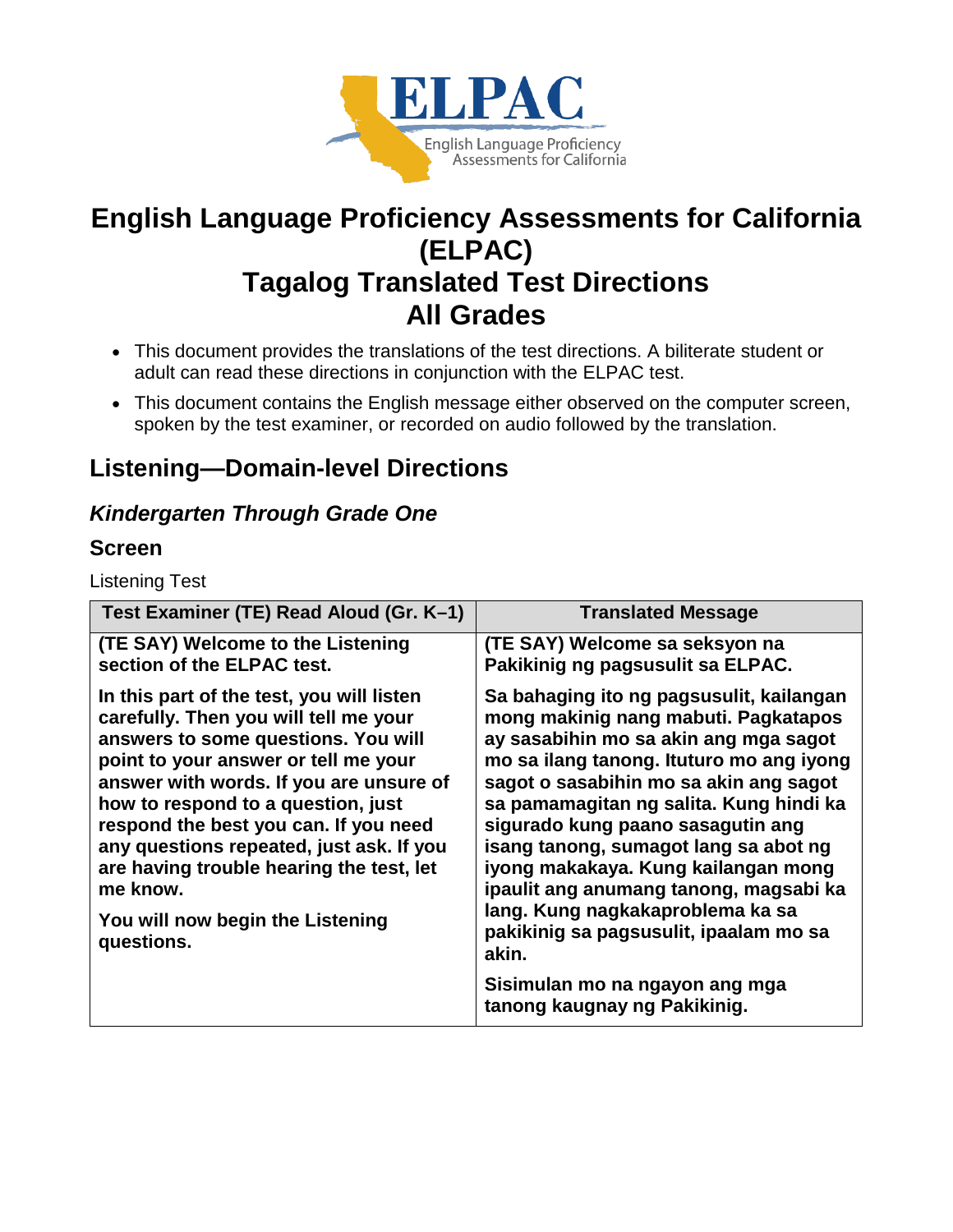



### *Grade Two*

### **Screen**

Welcome to the Listening section of the ELPAC test.

In this part of the test, you will listen carefully. Then you will tell me your answers to some questions. You will point to your answer or tell me your answer with words. If you are unsure of how to respond to a question, just respond the best you can. If you need any questions repeated, just ask. If you are having trouble hearing the test, let me know.

You will now begin the Listening questions.

| Test Examiner (TE) Read Aloud (Gr. 2)                                                                                                                                                                                                                                                                                                                                                                                                       | <b>Translated Message</b>                                                                                                                                                                                                                                                                                                                                                                                                                                                                                          |
|---------------------------------------------------------------------------------------------------------------------------------------------------------------------------------------------------------------------------------------------------------------------------------------------------------------------------------------------------------------------------------------------------------------------------------------------|--------------------------------------------------------------------------------------------------------------------------------------------------------------------------------------------------------------------------------------------------------------------------------------------------------------------------------------------------------------------------------------------------------------------------------------------------------------------------------------------------------------------|
| <b>(TE SAY)</b> Welcome to the Listening section<br>of the ELPAC test.                                                                                                                                                                                                                                                                                                                                                                      | (Audio) Welcome sa seksyon na Pakikinig<br>ng pagsusulit sa ELPAC.                                                                                                                                                                                                                                                                                                                                                                                                                                                 |
| In this part of the test, you will listen<br>carefully. Then you will tell me your answers<br>to some questions. You will point to your<br>answer or tell me your answer with words. If<br>you are unsure of how to respond to a<br>question, just respond the best you can. If<br>you need any questions repeated, just ask.<br>If you are having trouble hearing the test, let<br>me know.<br>You will now begin the Listening questions. | Sa bahaging ito ng pagsusulit, kailangan<br>mong makinig na mabuti. Pagkatapos ay<br>sasabihin mo sa akin ang mga sagot mo<br>sa ilang mga tanong. Ituturo mo ang<br>iyong sagot o sasabihin mo sa akin ang<br>sagot sa pamamagitan ng salita. Kung<br>hindi ka sigurado kung paano sasagutin<br>ang isang tanong, sumagot lang sa abot<br>ng iyong makakaya. Kung kailangan<br>mong ipaulit ang anumang tanong,<br>magsabi ka lang. Kung nagkakaproblema<br>ka sa pakikinig sa pagsusulit, ipaalam<br>mo sa akin. |
|                                                                                                                                                                                                                                                                                                                                                                                                                                             | Sisimulan mo na ngayon ang mga<br>tanong kaugnay ng Pakikinig.                                                                                                                                                                                                                                                                                                                                                                                                                                                     |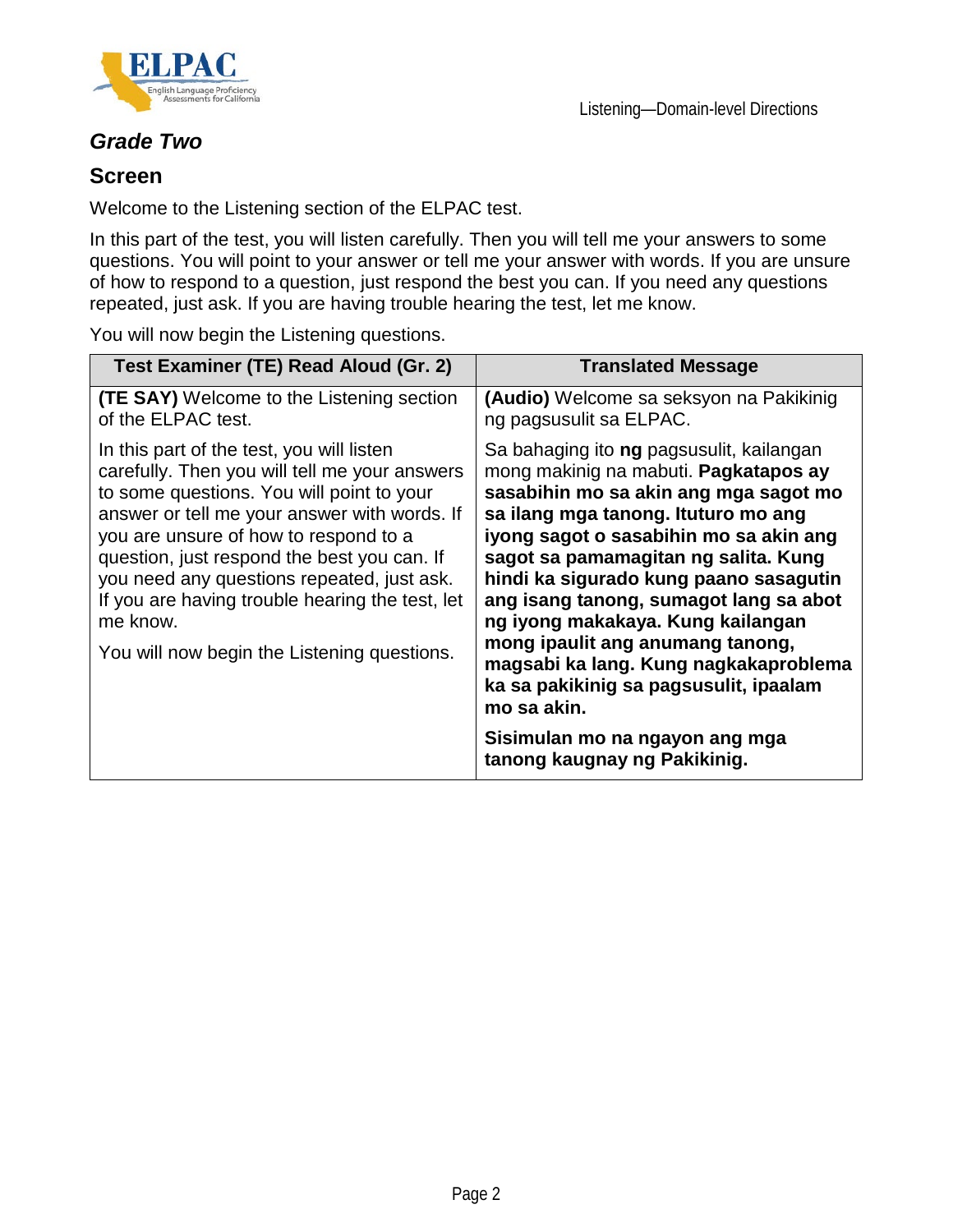



### *Grades Three Through Five*

### **Screen**

Welcome to the Listening section of the ELPAC test.

Make sure your desk is clear of all books, backpacks, cell phones, and electronic devices. These may not be used during the test.

In the Listening section, you will hear conversations, stories, and presentations. Use the  $\bullet$ PLAY button to listen to them. You will hear them only once, so listen carefully.

Each question on the Listening test has a  $\bullet$  PLAY button. You can use the  $\bullet$  PLAY button at any time to hear the questions again. You must answer all the questions that go with each recording before you can go on to the next recording.

As you listen, you may take notes on scratch paper or you may take notes in the notepad section of the test.

When you are ready, select **Next** to begin the Listening questions.

| Recorded Audio (Gr. 3-5)                                                    | <b>Translated Message</b>                                                                            |
|-----------------------------------------------------------------------------|------------------------------------------------------------------------------------------------------|
| (Audio) Welcome to the Listening section of                                 | (Audio) Welcome sa seksyon na Pakikinig                                                              |
| the ELPAC test.                                                             | ng pagsusulit sa ELPAC.                                                                              |
| Make sure your desk is clear of all books,                                  | Tiyaking walang libro, backpack, cellphone,                                                          |
| backpacks, cell phones, and electronic                                      | at electronic device sa iyong desk. Hindi                                                            |
| devices. These may not be used during the                                   | puwedeng gamitin ang mga ito habang                                                                  |
| test.                                                                       | isinasagawa ang pagsusulit.                                                                          |
| In the Listening section, you will hear                                     | Sa seksyon na Pakikinig, may maririnig                                                               |
| conversations, stories, and presentations.                                  | kang mga pag-uusap, kuwento, at                                                                      |
| Use the $\bullet$ PLAY button to listen to them.                            | presentasyon. Gamitin ang button na I-                                                               |
| You will hear them only once, so listen                                     | PLAY <b>D</b> para pakinggan ang mga ito. Isang                                                      |
| carefully.                                                                  | beses mo lang maririnig ang mga ito, kaya                                                            |
| Each question on the Listening test has a                                   | makinig nang mabuti.                                                                                 |
| <b>O</b> PLAY button. You can use the <b>O</b> PLAY                         | Ang bawat tanong sa pagsusulit sa                                                                    |
| button at any time to hear the questions                                    | Pakikinig ay may button na I-PLAY $\bullet$ .                                                        |
| again. You must answer all the questions                                    | Magagamit mo ang button na I-PLAY $\bullet$                                                          |
| that go with each recording before you can                                  | anumang oras para pakinggan ulit ang mga                                                             |
| go on to the next recording.                                                | tanong. Kailangan mo munang sagutin ang                                                              |
| As you listen, you may take notes on                                        | lahat ng tanong sa bawat recording na iyong                                                          |
| scratch paper or you may take notes in the                                  | pinapakinggan bago ka magpatuloy sa                                                                  |
| notepad section of the test.                                                | susunod na recording.                                                                                |
| When you are ready, select <b>Next</b> to begin<br>the Listening questions. | Habang nakikinig, puwede kang magsulat<br>sa scratch paper o sa seksyon ng notepad<br>ng pagsusulit. |
|                                                                             | Kapag handa ka na, piliin ang Susunod<br>para simulan ang mga tanong sa Pakikinig.                   |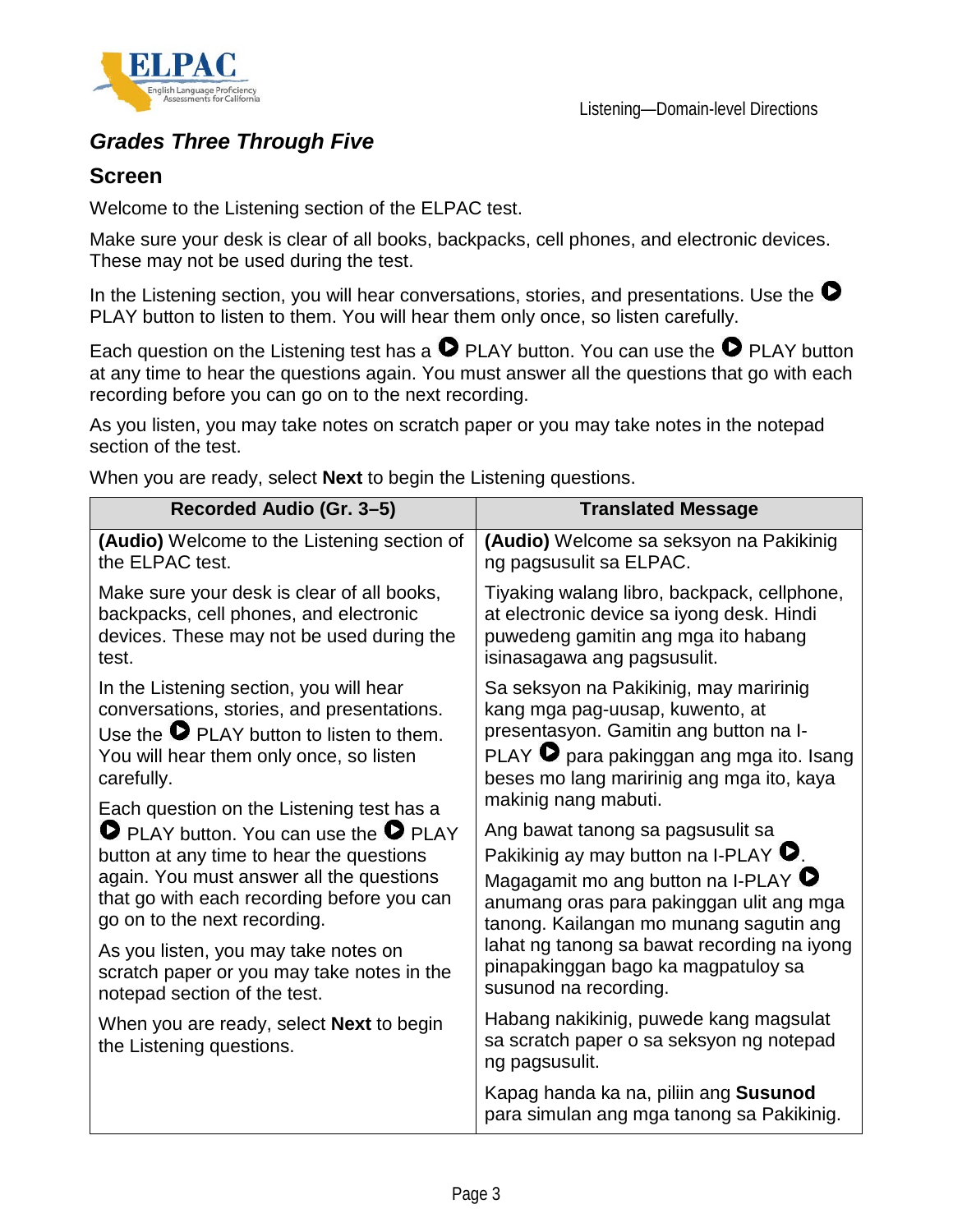



### *Grades Six Through Twelve*

#### **Screen**

Welcome to the Listening section of the ELPAC test.

Make sure your desk is clear of all books, backpacks, cell phones, and electronic devices. These may not be used during the test.

In the Listening section, you will hear conversations and presentations. Use the  $\bullet$  PLAY button to listen to them. You will hear them only once, so listen carefully.

Each question on the Listening test has a  $\bullet$  PLAY button. You can use the  $\bullet$  PLAY button at any time to hear the questions again. You must answer all the questions that go with each recording before you can go on to the next recording.

As you listen, you may take notes on scratch paper or you may take notes in the notepad section of the test.

When you are ready, select **Next** to begin the Listening questions.

| Recorded Audio (Gr. 6-12)                                                                                          | <b>Translated Message</b>                                                                                                                              |
|--------------------------------------------------------------------------------------------------------------------|--------------------------------------------------------------------------------------------------------------------------------------------------------|
| (Audio) Welcome to the Listening section of                                                                        | (Audio) Welcome sa seksyon na Pakikinig                                                                                                                |
| the ELPAC test.                                                                                                    | ng pagsusulit sa ELPAC.                                                                                                                                |
| Make sure your desk is clear of all books,                                                                         | Tiyaking walang libro, backpack, cellphone,                                                                                                            |
| backpacks, cell phones, and electronic                                                                             | at electronic device sa iyong desk. Hindi                                                                                                              |
| devices. These may not be used during the                                                                          | puwedeng gamitin ang mga ito habang                                                                                                                    |
| test.                                                                                                              | isinasagawa ang pagsusulit.                                                                                                                            |
| In the Listening section, you will hear                                                                            | Sa seksyon na Pakikinig, may maririnig                                                                                                                 |
| conversations and presentations. Use the                                                                           | kang mga pag-uusap at presentasyon.                                                                                                                    |
| PLAY button to listen to them. You will                                                                            | Gamitin ang button na I-PLAY $\bullet$ para                                                                                                            |
| hear them only once, so listen carefully.                                                                          | pakinggan ang mga ito. Isang beses mo                                                                                                                  |
| Each question on the Listening test has a                                                                          | lang maririnig ang mga ito, kaya makinig                                                                                                               |
| $\bullet$ PLAY button. You can use the $\bullet$ PLAY                                                              | nang mabuti.                                                                                                                                           |
| button at any time to hear the questions                                                                           | Ang bawat tanong sa pagsusulit sa                                                                                                                      |
| again. You must answer all the questions                                                                           | Pakikinig ay may button na I-PLAY $\bullet$ .                                                                                                          |
| that go with each recording before you can                                                                         | Magagamit mo ang button na I-PLAY $\bullet$                                                                                                            |
| go on to the next recording.                                                                                       | anumang oras para pakinggan ulit ang mga                                                                                                               |
| As you listen, you may take notes on<br>scratch paper or you may take notes in the<br>notepad section of the test. | tanong. Kailangan mo munang sagutin ang<br>lahat ng tanong sa bawat recording na iyong<br>pinapakinggan bago ka magpatuloy sa<br>susunod na recording. |
| When you are ready, select <b>Next</b> to begin<br>the Listening questions.                                        | Habang nakikinig, puwede kang magsulat<br>sa scratch paper o sa seksyon ng notepad<br>ng pagsusulit.                                                   |
|                                                                                                                    | Kapag handa ka na, piliin ang Susunod<br>para simulan ang mga tanong sa Pakikinig.                                                                     |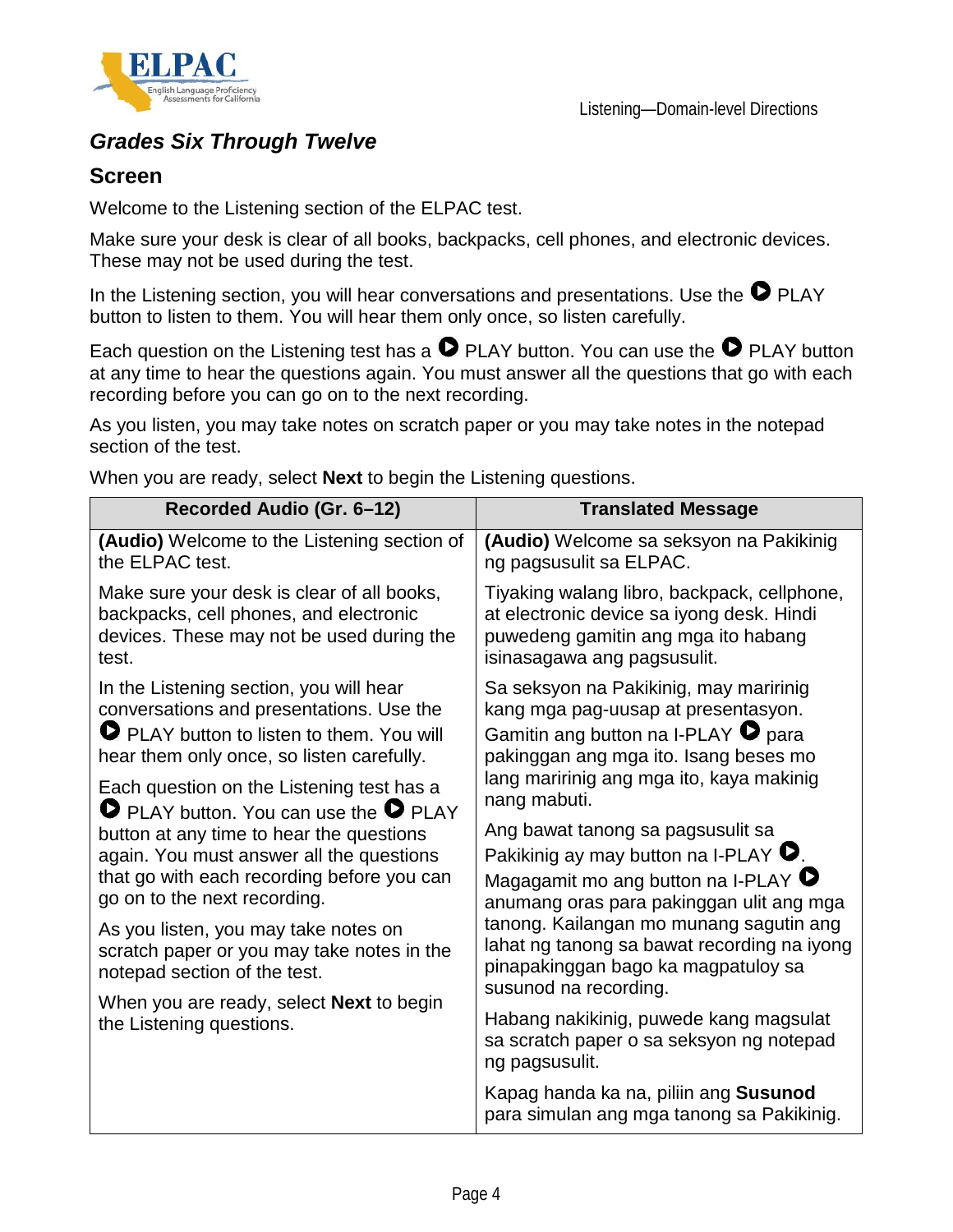

### *Kindergarten Through Grade Two Review Screen*

#### **Screen**

#### **Congratulations, you reached the end of the test!**

Thank you for your attention and hard work.

If there are any questions you marked for review, they will be displayed in the box below. Please finish reviewing any questions you want to, then select Submit Test at the bottom of the screen.

| Test Examiner (TE) Read Aloud (Gr. K-2) | <b>Translated Message</b>              |
|-----------------------------------------|----------------------------------------|
| (TE SAY) Congratulations, you reached   | (TE SAY) Binabati kita, narating mo na |
| the end of the test!                    | ang dulo ng pagsusulit!                |
| Thank you for your attention and hard   | Salamat sa pagbibigay mo ng pansin at  |
| work.                                   | pagsusumikap.                          |

### *Grades Three Through Twelve Review Screen*

#### **Screen**

#### **Congratulations, you reached the end of the test!**

Thank you for your attention and hard work.

If there are any questions you marked for review, they will be displayed in the box below. Please finish reviewing any questions you want to, then select Submit Test at the bottom of the screen.

| Recorded Audio (Gr. 3-12)               | <b>Translated Message</b>                                              |
|-----------------------------------------|------------------------------------------------------------------------|
| N/A (No recorded audio for this screen) | (Screen text) Binabati kita, narating mo<br>na ang dulo ng pagsusulit! |

### **Listening—task type directions**

| <b>Task</b>                              | <b>Grade</b> | <b>Message</b>               | <b>Translated Message</b>         |
|------------------------------------------|--------------|------------------------------|-----------------------------------|
| Listen to a Short                        | Grades K-12  | Listen to a                  | Pakinggan ang isang               |
| Exchange                                 |              | conversation.                | pag-uusap.                        |
| Listen to a<br>Classroom<br>Conversation | Grades 1-12  | Listen to a<br>conversation. | Pakinggan ang isang<br>pag-uusap. |
| Listen to a Story                        | Grades K-5   | Listen to a story.           | Pakinggan ang isang<br>kuwento.   |
| Listen to an Oral                        | Grades K-12  | Listen to some               | Pakinggan ang ilang               |
| Presentation                             |              | information.                 | impormasyon.                      |
| Listen to a Speaker                      | Grades 6-12  | Listen to a                  | Pakinggan ang isang               |
| Support an Opinion                       |              | conversation.                | pag-uusap.                        |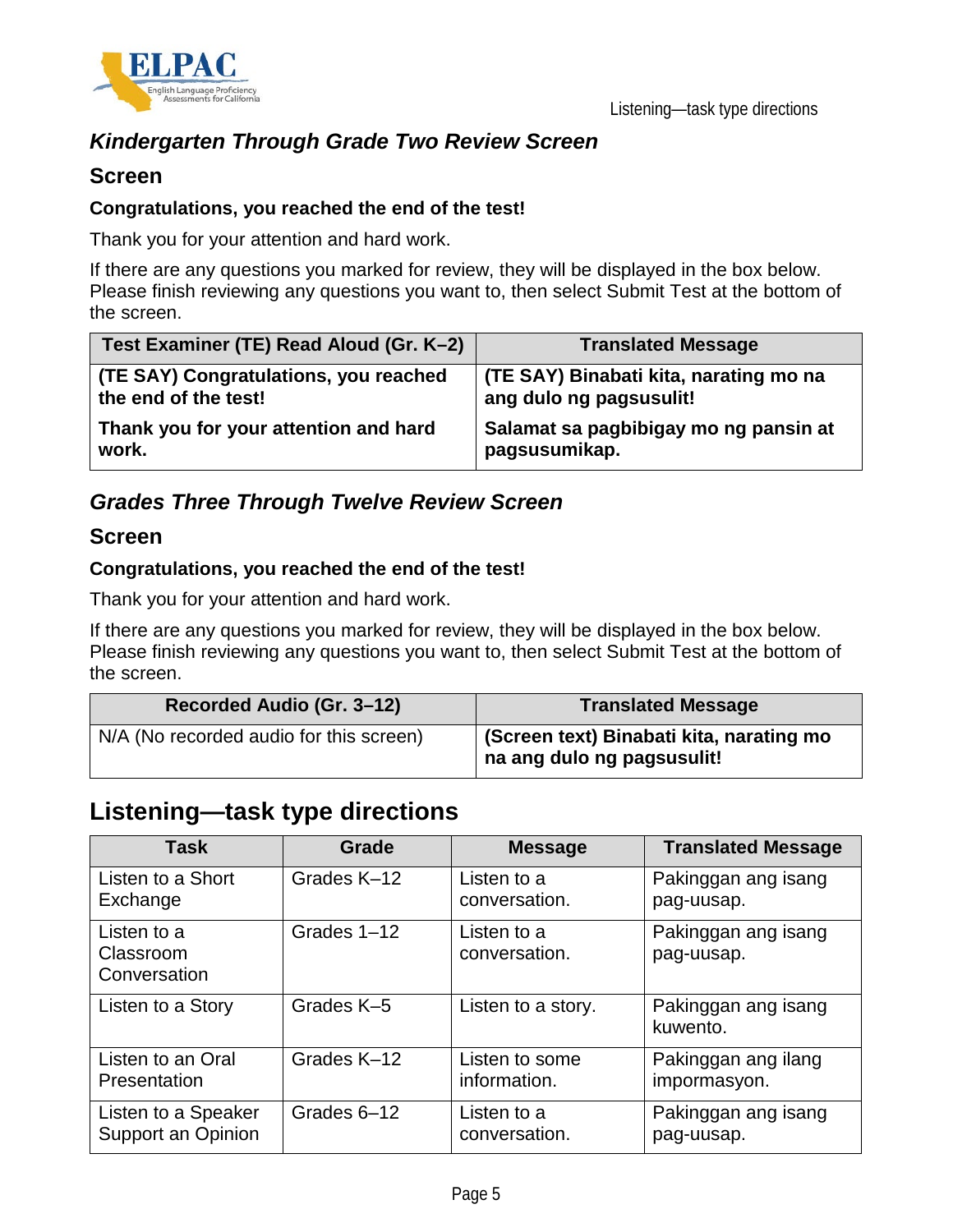



# **Reading—Domain-level Directions**

### *Kindergarten Through Grade One*

### **Screen**

Reading Test

| Test Examiner (TE) Read Aloud (Gr. K-1)   | <b>Translated Message</b>                                      |
|-------------------------------------------|----------------------------------------------------------------|
| (TE SAY) This is the Reading section of   | (TE SAY) Ito ang seksyon na Pagbabasa                          |
| the ELPAC test.                           | ng pagsusulit sa ELPAC.                                        |
| In this part of the test, we are going to | Sa bahaging ito ng pagsusulit,                                 |
| read together. I will ask you some        | magbabasa tayo nang sabay. Mayroon                             |
| questions. You will point to your answer  | akong ilang itatanong. Ituturo mo ang                          |
| or tell me your answer with words. If you | iyong sagot o sasabihin mo sa akin ang                         |
| are unsure of how to respond to a         | sagot sa pamamagitan ng salita. Kung                           |
| question, just respond the best you can.  | hindi ka sigurado kung paano sasagutin                         |
| If you need me to repeat a question, just | ang isang tanong, sumagot lang sa abot                         |
| ask.                                      | ng iyong makakaya.                                             |
| You will now begin the Reading            | Kung gusto mong ipaulit ang tanong,                            |
| questions.                                | magsabi ka lang.                                               |
|                                           | Sisimulan mo na ngayon ang mga<br>tanong kaugnay ng Pagbabasa. |

### *Grade Two*

### **Screen**

This is the Reading section of the ELPAC test.

In this part of the test, we are going to read together. I will ask you some questions. You will point to your answer or tell me your answer with words. If you are unsure of how to respond to a question, just respond the best you can. If you need me to repeat a question, just ask.

You will now begin the Reading questions.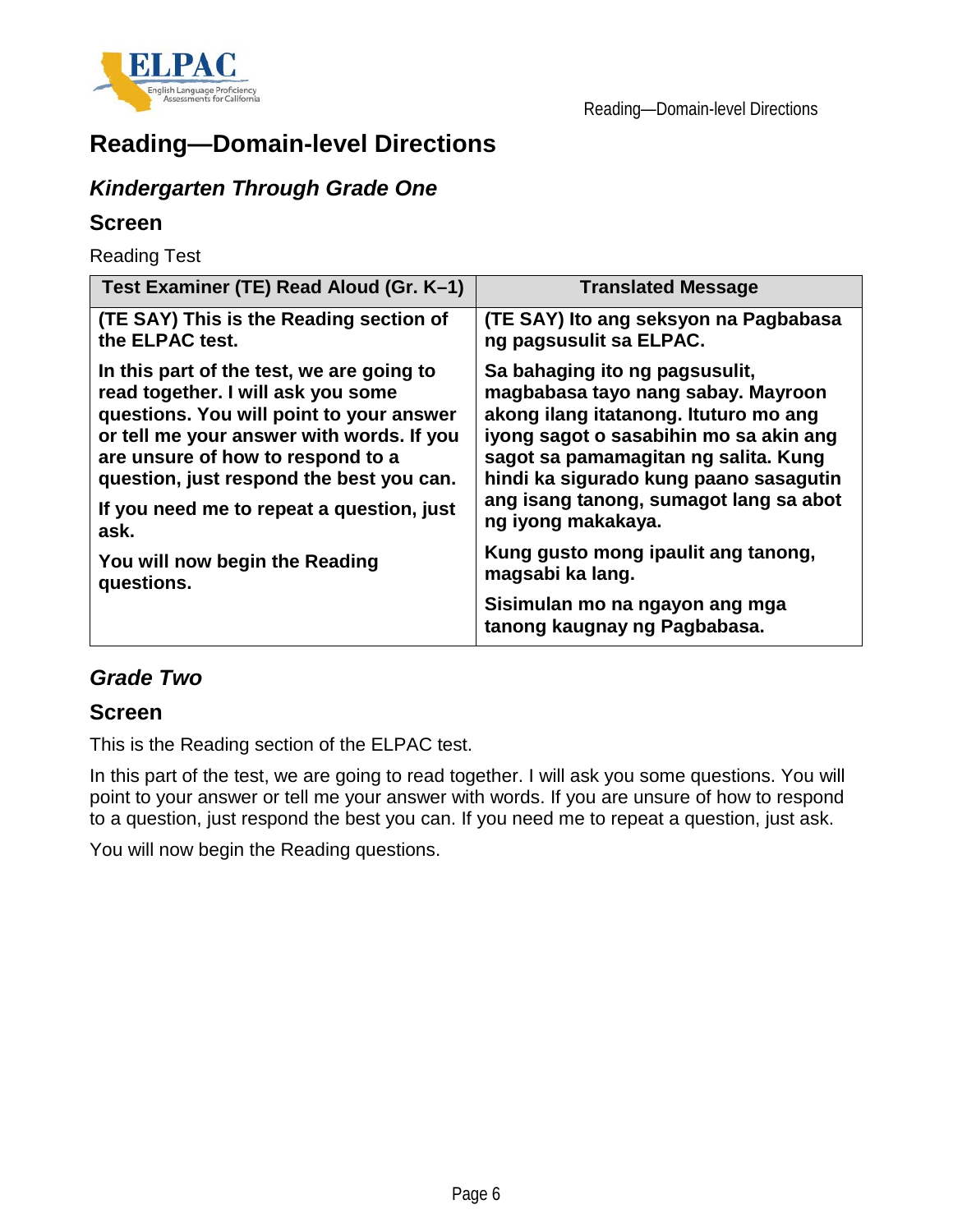

Reading—Domain-level Directions

| Test Examiner (TE) Read Aloud (Gr. 2)     | <b>Translated Message</b>                                      |
|-------------------------------------------|----------------------------------------------------------------|
| (TE SAY) This is the Reading section of   | (TE SAY) Ito ang seksyon na Pagbabasa                          |
| the ELPAC test.                           | sa pagsusulit ng ELPAC.                                        |
| In this part of the test, we are going to | Sa bahagi ng seksyong ito ng                                   |
| read together. I will ask you some        | pagsusulit, magbabasa tayo ng sabay.                           |
| questions. You will point to your answer  | Mayroon akong ilang itatanong. Ituturo                         |
| or tell me your answer with words. If you | mo ang iyong sagot o sasabihin mo sa                           |
| are unsure of how to respond to a         | akin ang sagot sa pamamagitan ng salita.                       |
| question, just respond the best you can.  | Kung hindi ka sigurado kung paano                              |
| If you need me to repeat a question, just | sasagutin ang isang tanong, sumagot                            |
| ask.                                      | lang sa abot ng iyong makakaya.                                |
| You will now begin the Reading            | Kung gusto mong ipaulit ang tanong,                            |
| questions.                                | magsabi ka lang.                                               |
|                                           | Sisimulan mo na ngayon ang mga<br>tanong kaugnay ng Pagbabasa. |

## *Grades Three Through Twelve (Summative ELPAC)*

### **Screen**

Welcome to the Reading section of the ELPAC test.

Make sure your desk is clear of all books, backpacks, cell phones, and electronic devices. These may not be used during the test.

In this part of the test, you will read some passages and answer questions about them. Some passages may be student essays. Student essays may contain errors.

You must answer all the questions that go with each passage before you can go on to the next passage.

If you want any directions read to you during the test, just ask.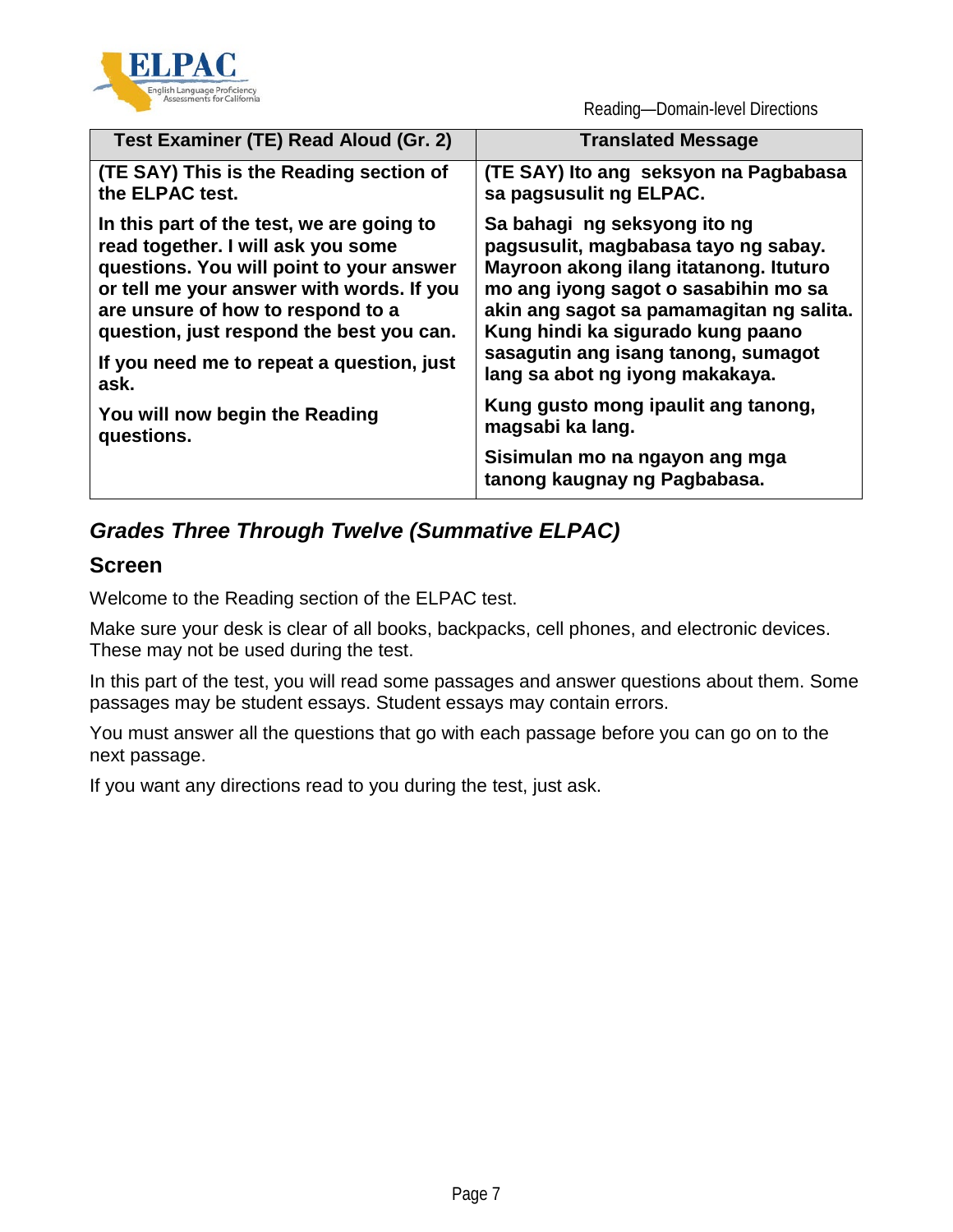



When you are ready, select **Next** to begin the Reading questions.

| Recorded Audio (Gr. 3-12)                                                                                                                                                                                                                                                                                                               | <b>Translated Message</b>                                                                                                                                                                                                                                                                                                                                                      |
|-----------------------------------------------------------------------------------------------------------------------------------------------------------------------------------------------------------------------------------------------------------------------------------------------------------------------------------------|--------------------------------------------------------------------------------------------------------------------------------------------------------------------------------------------------------------------------------------------------------------------------------------------------------------------------------------------------------------------------------|
| (Audio) Welcome to the Reading section of                                                                                                                                                                                                                                                                                               | (Audio)Welcome sa seksyon na Pagbabasa                                                                                                                                                                                                                                                                                                                                         |
| the ELPAC test.                                                                                                                                                                                                                                                                                                                         | sa pagsusulit ng ELPAC.                                                                                                                                                                                                                                                                                                                                                        |
| Make sure your desk is clear of all books,                                                                                                                                                                                                                                                                                              | Tiyaking walang libro, backpack, cellphone,                                                                                                                                                                                                                                                                                                                                    |
| backpacks, cell phones, and electronic                                                                                                                                                                                                                                                                                                  | at electronic device sa iyong desk. Hindi                                                                                                                                                                                                                                                                                                                                      |
| devices. These may not be used during the                                                                                                                                                                                                                                                                                               | puwedeng gamitin ang mga ito habang                                                                                                                                                                                                                                                                                                                                            |
| test.                                                                                                                                                                                                                                                                                                                                   | isinasagawa ang pagsusulit.                                                                                                                                                                                                                                                                                                                                                    |
| In this part of the test, you will read some<br>passages and answer questions about<br>them. Some passages may be student<br>essays. Student essays may contain errors.<br>You must answer all the questions that go<br>with each passage before you can go on to<br>the next passage.<br>If you want any directions read to you during | Sa bahaging ito ng pagsusulit, magbabasa<br>ka ng ilang passage at sasagutin ang mga<br>tanong tungkol sa mga ito. Ang ilang<br>passage ay puwedeng mga essay ng<br>estudyante. Puwedeng may mga mali sa<br>mga essay ng estudyante. Kailangan mo<br>munang sagutin ang lahat ng mga tanong<br>sa bawat passage na iyong binabasa bago<br>ka magpatuloy sa susunod na passage. |
| the test, just ask.                                                                                                                                                                                                                                                                                                                     | Kung gusto mong basahin sa iyo ang                                                                                                                                                                                                                                                                                                                                             |
| When you are ready, select <b>Next</b> to begin                                                                                                                                                                                                                                                                                         | anumang direksyon sa pagsusulit, magsabi                                                                                                                                                                                                                                                                                                                                       |
| the Reading questions.                                                                                                                                                                                                                                                                                                                  | ka lang.                                                                                                                                                                                                                                                                                                                                                                       |
|                                                                                                                                                                                                                                                                                                                                         | Kapag handa ka na, piliin ang Susunod<br>para simulan ang mga tanong sa<br>Pagbabasa.                                                                                                                                                                                                                                                                                          |

### *Grades Three Through Twelve (Initial ELPAC)*

### **Screen**

Welcome to the Reading section of the ELPAC test.

Make sure your desk is clear of all books, backpacks, cell phones, and electronic devices. These may not be used during the test.

At the beginning of this section of the test, you will see some pictures and you will choose the sentence that matches the picture. After that, you will read some passages and answer questions about them. Some passages may be student essays. Student essays may contain errors.

You must answer all the questions that go with each passage before you can go on to the next passage.

If you want any directions read to you during the test, just ask.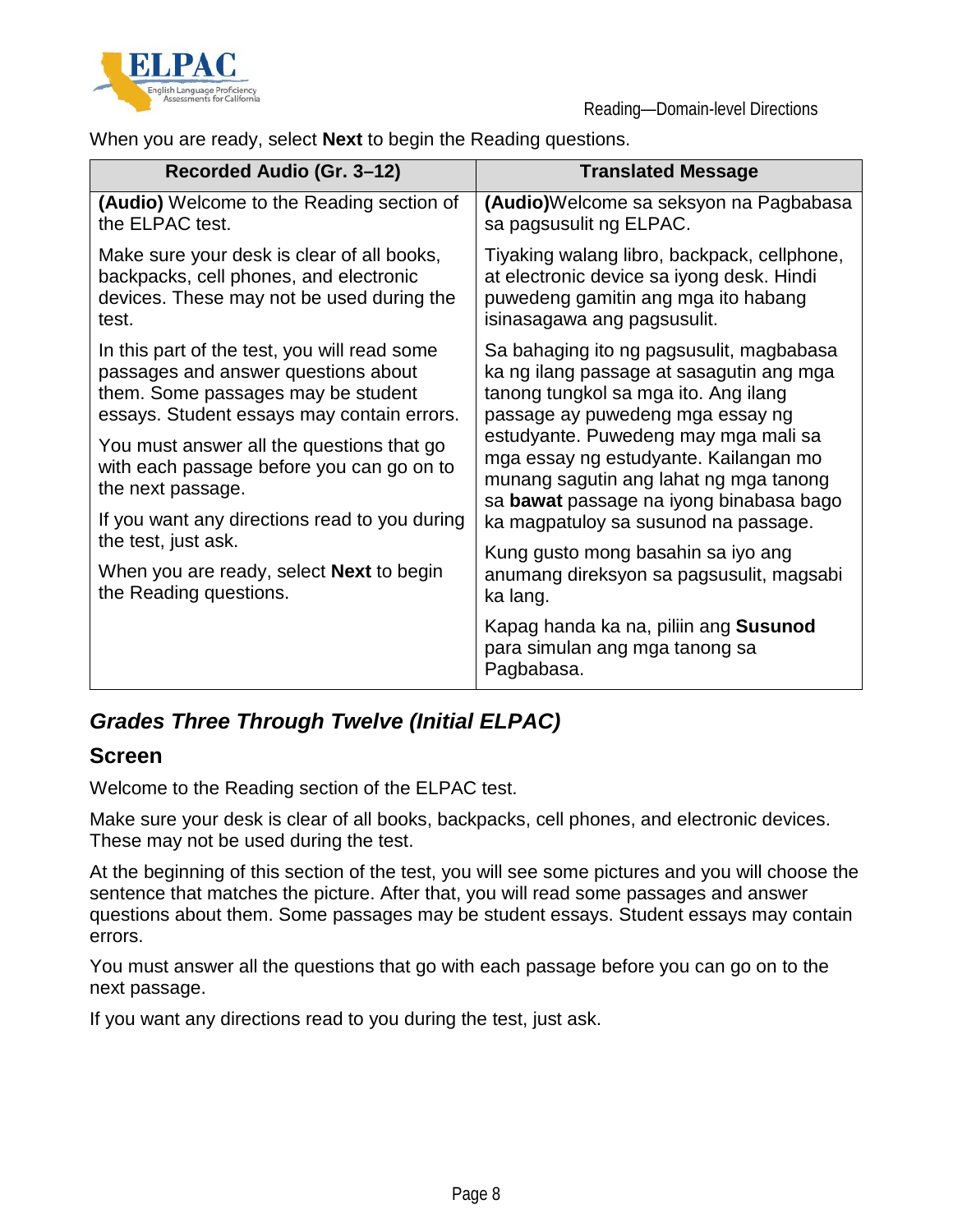



When you are ready, select **Next** to begin the Reading questions.

| Recorded Audio (Gr. 3-12)                                          | <b>Translated Message</b>                                                                                         |
|--------------------------------------------------------------------|-------------------------------------------------------------------------------------------------------------------|
| (Audio) Welcome to the Reading section of                          | (Audio) Welcome sa seksyon na                                                                                     |
| the ELPAC test.                                                    | Pagbabasa sa pagsusulit ng ELPAC.                                                                                 |
| Make sure your desk is clear of all books,                         | Tiyaking walang libro, backpack, cellphone,                                                                       |
| backpacks, cell phones, and electronic                             | at electronic device sa iyong desk. Hindi                                                                         |
| devices. These may not be used during the                          | puwedeng gamitin ang mga ito habang                                                                               |
| test.                                                              | isinasagawa ang pagsusulit.                                                                                       |
| At the beginning of this section of the test,                      | Sa simula ng seksyong ito ng pagsusulit,                                                                          |
| you will see some pictures and you will                            | may makikita kang ilang litrato at pipiliin mo                                                                    |
| choose the sentence that matches the                               | ang pangungusap na tumutugma sa litrato.                                                                          |
| picture. After that, you will read some                            | Pagkatapos, magbabasa ka ng ilang                                                                                 |
| passages and answer questions about                                | passage at sasagutin ang mga tanong                                                                               |
| them. Some passages may be student                                 | tungkol sa mga ito. Ang ilang passage ay                                                                          |
| essays. Student essays may contain errors.                         | puwedeng mga essay ng estudyante.                                                                                 |
| You must answer all the questions that go                          | Puwedeng may mga mali sa mga essay ng                                                                             |
| with each passage before you can go on to                          | estudyante. Kailangan mo munang sagutin                                                                           |
| the next passage.<br>If you want any directions read to you during | ang lahat ng mga tanong sa <b>bawat</b> passage<br>na iyong binabasa bago ka magpatuloy sa<br>susunod na passage. |
| the test, just ask.                                                | Kung gusto mong basahin sa iyo ang                                                                                |
| When you are ready, select Next to begin                           | anumang direksyon sa pagsusulit, magsabi                                                                          |
| the Reading questions.                                             | ka lang.                                                                                                          |
|                                                                    | Kapag handa ka na, piliin ang Susunod<br>para simulan ang mga tanong sa<br>Pagbabasa.                             |

### *Kindergarten Through Grade Two Review Screen*

### **Screen**

#### **Congratulations, you reached the end of the test!**

Thank you for your attention and hard work.

If there are any questions you marked for review, they will be displayed in the box below. Please finish reviewing any questions you want to, then select Submit Test at the bottom of the screen.

| Test Examiner (TE) Read Aloud (Gr. K-2) | <b>Translated Message</b>                  |
|-----------------------------------------|--------------------------------------------|
| (TE SAY) Congratulations, you reached   | (TE SAY) Binabati kita, narating mo na ang |
| the end of the test!                    | dulo ng pagsusulit!                        |
| Thank you for your attention and hard   | Salamat sa pagbibigay mo ng pansin at      |
| work.                                   | pagsusumikap.                              |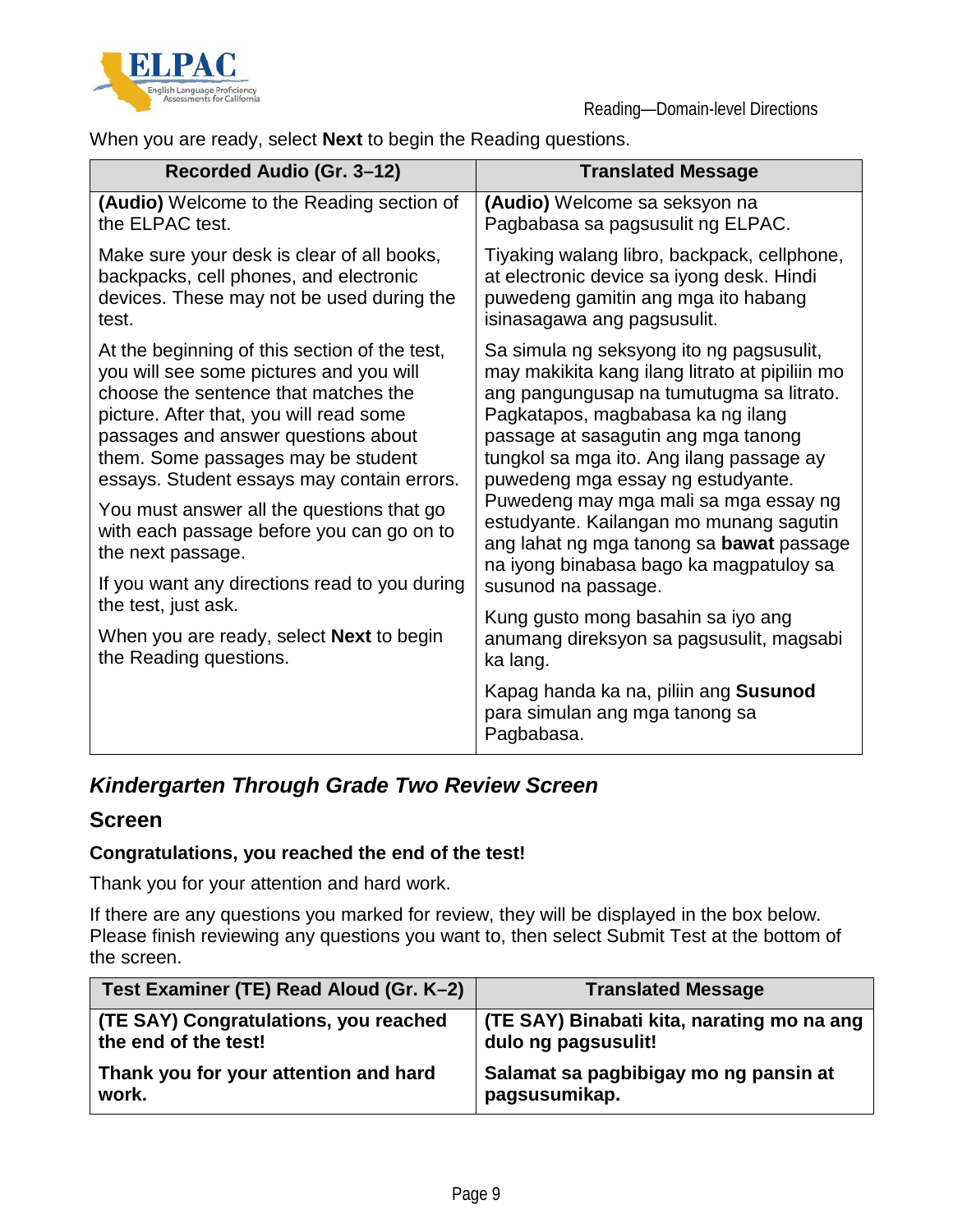

### *Grades Three Through Twelve Review Screen*

### **Screen**

#### **Congratulations, you reached the end of the test!**

Thank you for your attention and hard work.

If there are any questions you marked for review, they will be displayed in the box below. Please finish reviewing any questions you want to, then select Submit Test at the bottom of the screen.

| Recorded Audio (Gr. 3-12)               | <b>Translated Message</b>                                              |
|-----------------------------------------|------------------------------------------------------------------------|
| N/A (No recorded audio for this screen) | (Screen text) Binabati kita, narating mo<br>na ang dulo ng pagsusulit! |

# **Reading—task type directions**

| <b>Task</b>                                 | <b>Grade</b> | <b>Message</b>                                                                                         | <b>Translated Message</b>                                                                                              |
|---------------------------------------------|--------------|--------------------------------------------------------------------------------------------------------|------------------------------------------------------------------------------------------------------------------------|
| Read-Along Word<br>with Scaffolding         | Kindergarten | We are going to read<br>together.                                                                      | Magbabasa tayo nang<br>sabay.                                                                                          |
| <b>Read-Along Story</b><br>with Scaffolding | Grades K-1   | We are going to read<br>together.                                                                      | Magbabasa tayo nang<br>sabay.                                                                                          |
|                                             |              | [Prompt language<br>should remain in                                                                   | [Mananatili sa Ingles<br>ang wika ng prompt]                                                                           |
|                                             |              | English]                                                                                               | Ituro kung saan dapat                                                                                                  |
|                                             |              | Point to where we<br>should start reading.                                                             | tayo magsimulang<br>magbasa.                                                                                           |
|                                             |              | We will start reading<br>here. Put your finger<br>here. Follow along<br>with your finger as I<br>read. | Dito tayo<br>magsisimulang<br>magbasa. Ilagay rito<br>ang iyong daliri. Ituro<br>gamit ang daliri habang<br>nakikinig. |
|                                             |              | [Prompt language<br>should remain in<br>English]                                                       | [Mananatili sa Ingles<br>ang wika ng prompt]                                                                           |
|                                             |              | Now I will read the<br>story to you. Listen<br>while I read.                                           | Ngayon ay babasahin<br>ko sa iyo ang kuwento.<br>Makinig habang<br>binabasa ko ito.                                    |
| Read-Along<br>Information                   | Grades K-1   | Now we are going to<br>read together. Listen<br>while I read.                                          | Ngayon ay magbabasa<br>tayo nang sabay.<br>Makinig habang<br>binabasa ko ito.                                          |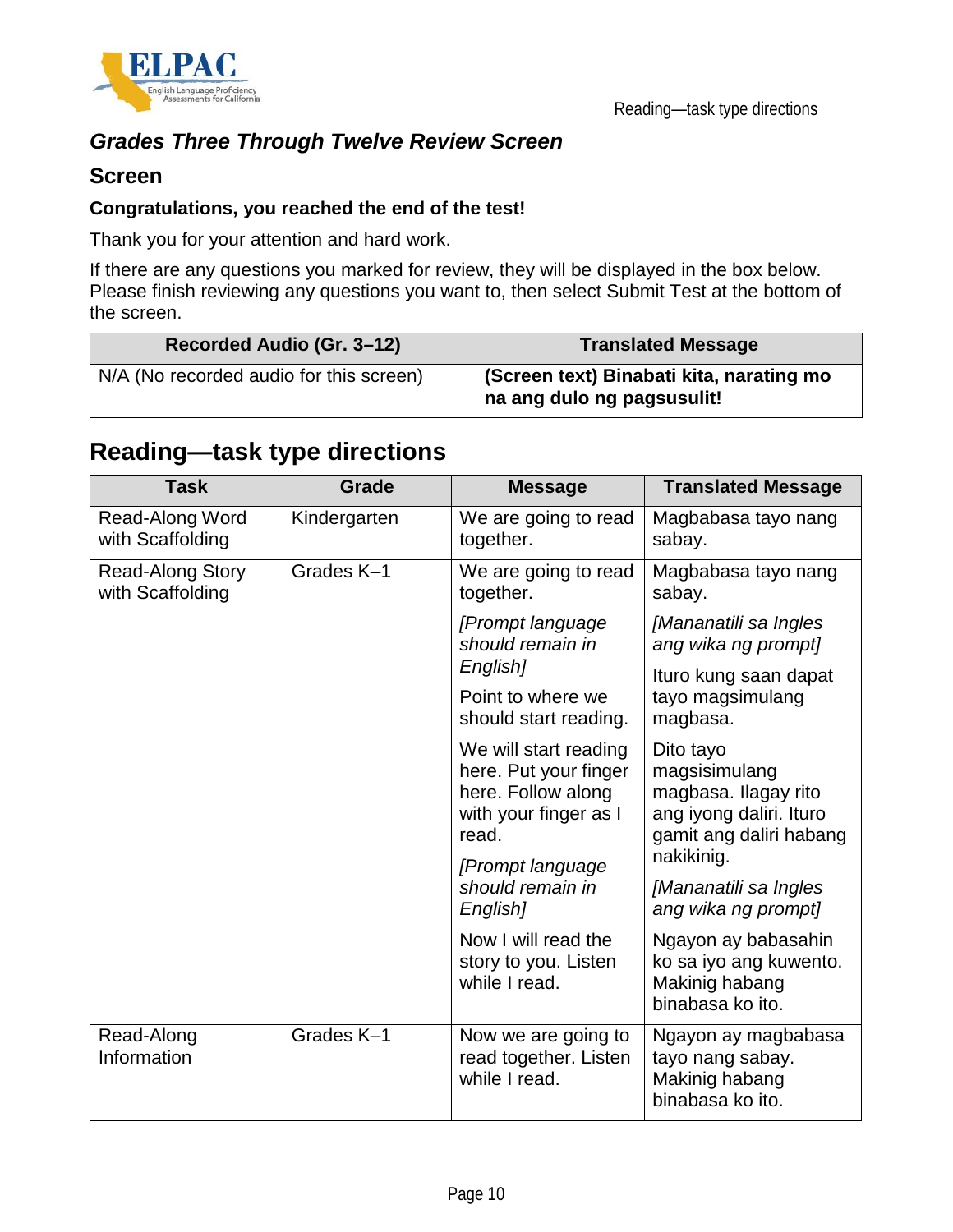

# Reading—task type directions (*continuation one*)

| <b>Task</b>                              | Grade       | <b>Message</b>                                                                                                          | <b>Translated Message</b>                                                                                                                         |
|------------------------------------------|-------------|-------------------------------------------------------------------------------------------------------------------------|---------------------------------------------------------------------------------------------------------------------------------------------------|
| Read and Choose a<br>Word                | Grade 1     | Look at the picture.<br>Point to the word<br>that matches the<br>picture.                                               | Tingnan ang litrato.<br>Ituro ang salitang<br>tumutugma sa litrato.                                                                               |
| Read and Choose a<br>Word                | Grade 2     | Look at the picture.<br>Choose the word<br>that matches the<br>picture.                                                 | Tingnan ang litrato.<br>Piliin ang salitang<br>tumutugma sa litrato.                                                                              |
| Read and Choose a<br>Sentence            | Grade 1     | Look at the picture.<br>Point to the sentence<br>that matches the<br>picture.                                           | Tingnan ang litrato Ituro<br>ang pangungusap na<br>tumutugma sa litrato.                                                                          |
| Read and Choose a<br>Sentence            | Grades 2-12 | Look at the picture.<br>Choose the<br>sentence that<br>matches the picture.                                             | Tingnan ang litrato.<br>Piliin ang pangungusap<br>na tumutugma sa litrato.                                                                        |
| Read a Short<br>Informational<br>Passage | Grade 1     | Now you are going<br>to read a text on<br>your own. I will ask<br>you some questions<br>about what you have<br>read.    | Ngayon ay ikaw mismo<br>ang magbabasa ng<br>teksto. Mayroon akong<br>ilang itatanong tungkol<br>sa iyong binasa.                                  |
| Read a Short<br>Informational<br>Passage | Grades 2-12 | Read the text, then<br>answer the<br>questions.                                                                         | Basahin ang teksto,<br>pagkatapos ay sagutin<br>ang mga tanong.                                                                                   |
| Read a Student<br>Essay                  | Grades 3-12 | A student has written<br>an essay. The essay<br>may include errors.<br>Read the essay,<br>then answer the<br>questions. | Sumulat ng essay ang<br>isang estudyante.<br>Puwedeng may mga<br>mali sa essay. Basahin<br>ang essay, pagkatapos<br>ay sagutin ang mga<br>tanong. |
| Read a Literary<br>Passage               | Grade 1     | Now you are going<br>to read a story on<br>your own. Then you<br>will answer<br>questions about<br>what you have read.  | Ngayon ay ikaw mismo<br>ang magbabasa ng<br>kuwento. Pagkatapos<br>ay sasagutin mo ang<br>mga tanong tungkol sa<br>iyong binasa.                  |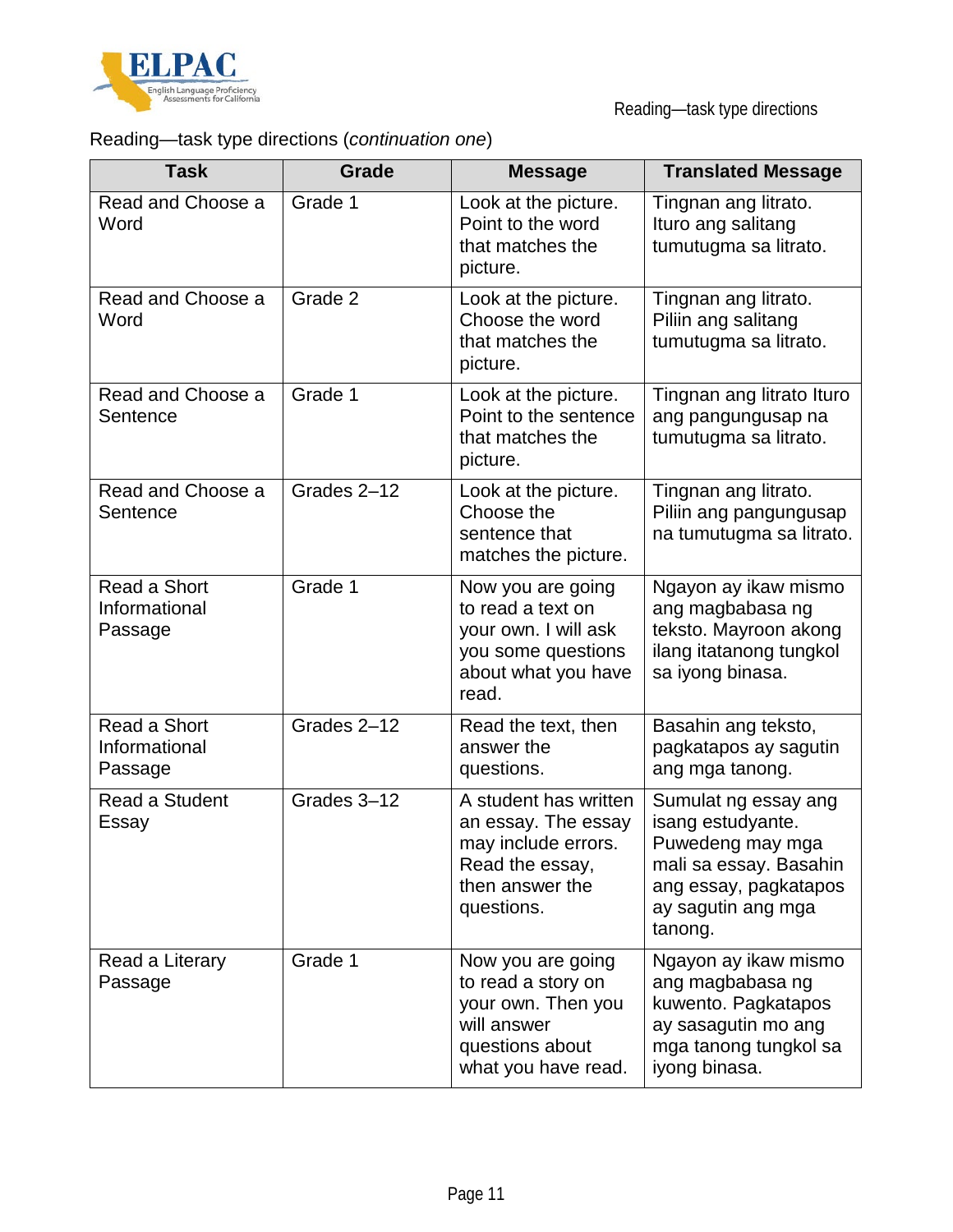

Reading—task type directions (*continuation two*)

| <b>Task</b>                         | <b>Grade</b> | <b>Message</b>                                                                                                     | <b>Translated Message</b>                                                                                                         |
|-------------------------------------|--------------|--------------------------------------------------------------------------------------------------------------------|-----------------------------------------------------------------------------------------------------------------------------------|
| Read a Literary<br>Passage          | Grades 2-12  | Read the story, then<br>answer the<br>questions.                                                                   | Basahin ang kuwento,<br>pagkatapos ay sagutin<br>ang mga tanong.                                                                  |
| Read an<br>Informational<br>Passage | Grade 1      | Now you will read a<br>text on your own.<br>Then you will answer<br>some questions<br>about what you have<br>read. | Ngayon ay ikaw mismo<br>ang magbabasa ng<br>teksto. Pagkatapos ay<br>sasagutin mo ang ilang<br>tanong tungkol sa iyong<br>binasa. |
| Read an<br>Informational<br>Passage | Grades 2-12  | Read the text, then<br>answer the<br>questions.                                                                    | Basahin ang teksto,<br>pagkatapos ay sagutin<br>ang mga tanong.                                                                   |

# **Writing—Domain-level Directions**

# *Kindergarten Through Grade Two*

### **Screen**

(No screen—all on paper)

| Test Examiner (TE) Read Aloud (Gr. K-2)                                                                                                                                                           | <b>Translated Message</b>                                                                                                                                                              |
|---------------------------------------------------------------------------------------------------------------------------------------------------------------------------------------------------|----------------------------------------------------------------------------------------------------------------------------------------------------------------------------------------|
| (TE SAY) Today, you will take the ELPAC<br>Writing test. If you are unsure of how to<br>respond to a question, just respond the<br>best you can.<br>In this part of the test, you will write your | (TE SAY) Ngayon ay gagawin mo ang<br>pagsusulit sa Pagsusulat ng ELPAC.<br>Kung hindi ka sigurado kung paano<br>sasagutin ang isang tanong, sumagot<br>lang sa abot ng iyong makakaya. |
| answers to some questions on paper.<br>If you need any questions repeated, just<br>ask.                                                                                                           | Sa bahaging ito ng pagsusulit, isusulat<br>mo sa papel ang iyong mga sagot sa<br>ilang tanong.                                                                                         |
| You will now begin the Writing questions.                                                                                                                                                         | Kung kailangan mong ipaulit ang<br>anumang tanong, magsabi ka lang.                                                                                                                    |
|                                                                                                                                                                                                   | Sisimulan mo na ngayon ang mga<br>tanong kaugnay ng Pagsusulat.                                                                                                                        |

### *Grades Three Through Twelve*

### **Screen**

Welcome to the Writing section of the ELPAC test.

Make sure your desk is clear of all books, backpacks, cell phones, and electronic devices. These may not be used during the test.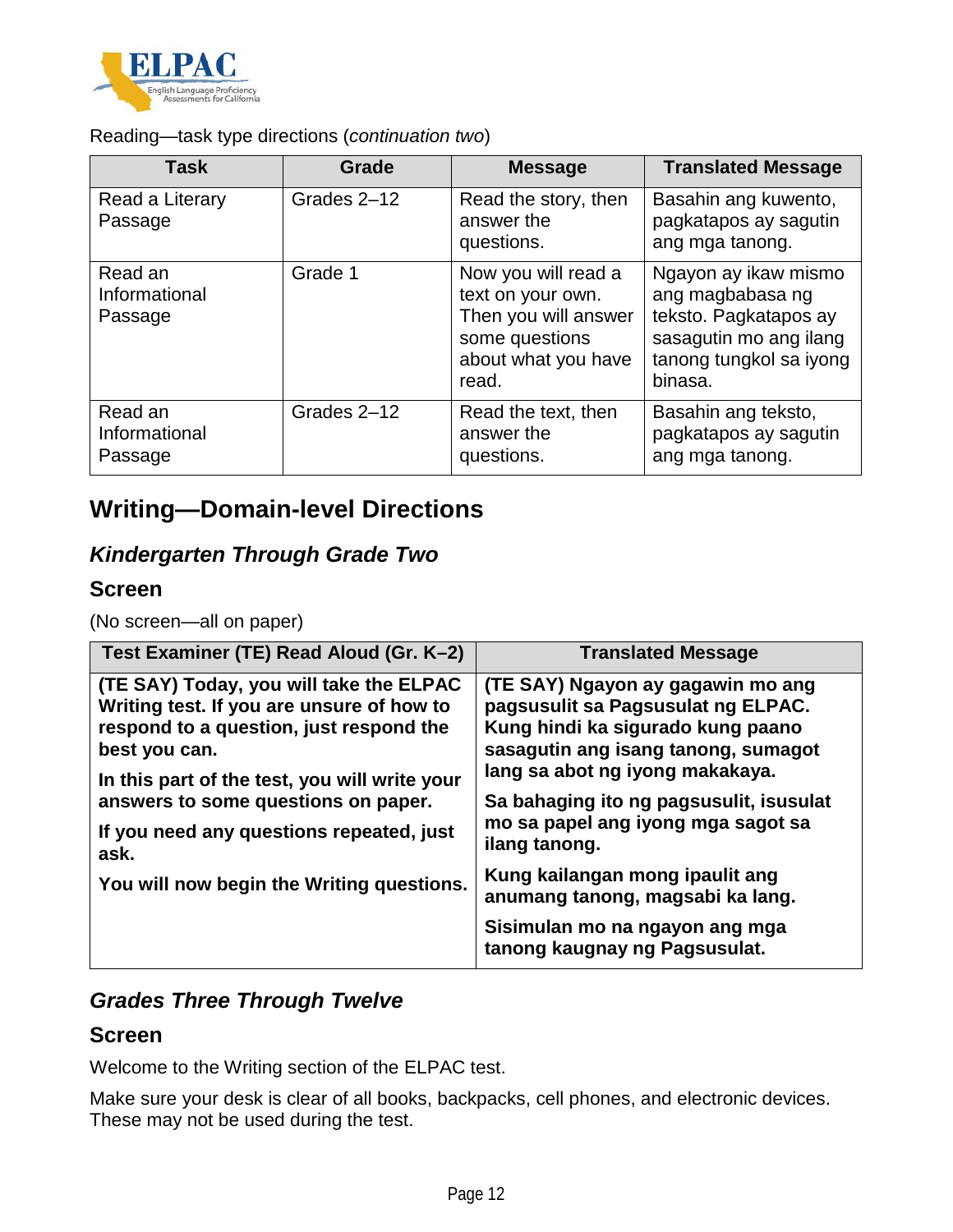



Each question on the Writing test has a  $\bullet$  PLAY button. You can use the  $\bullet$  PLAY button at any time to hear the questions again.

In this part of the test you will type your responses to questions in the boxes provided.

When you are ready, select **Next** to begin the Writing questions. Make sure to answer all questions in English.

| Recorded Audio (Gr. 3-12)                                                                                                                                                      | <b>Translated Message</b>                                                                                                                   |
|--------------------------------------------------------------------------------------------------------------------------------------------------------------------------------|---------------------------------------------------------------------------------------------------------------------------------------------|
| <b>(Audio)</b> Welcome to the Writing section of                                                                                                                               | (Audio) Welcome sa seksyon na                                                                                                               |
| the ELPAC test.                                                                                                                                                                | Pagsusulat ng pagsusulit sa ELPAC.                                                                                                          |
| Make sure your desk is clear of all books,                                                                                                                                     | Tiyaking walang libro, backpack, cellphone,                                                                                                 |
| backpacks, cell phones, and electronic                                                                                                                                         | at electronic device sa iyong desk. Hindi                                                                                                   |
| devices. These may not be used during the                                                                                                                                      | puwedeng gamitin ang mga ito habang                                                                                                         |
| test.                                                                                                                                                                          | isinasagawa ang pagsusulit.                                                                                                                 |
| Each question on the Writing test has a $\bullet$                                                                                                                              | Ang bawat tanong sa pagsusulit sa                                                                                                           |
| PLAY button. You can use the $\bullet$ PLAY                                                                                                                                    | Pagsusulat ay may button na I-PLAY $\bullet$ .                                                                                              |
| button at any time to hear the questions                                                                                                                                       | Magagamit mo ang button na I-PLAY $\bullet$                                                                                                 |
| again.                                                                                                                                                                         | anumang oras para pakinggan ulit ang mga                                                                                                    |
| In this part of the test you will type your                                                                                                                                    | tanong.                                                                                                                                     |
| responses to questions in the boxes<br>provided.<br>When you are ready, select <b>Next</b> to begin<br>the Writing questions. Make sure to answer<br>all questions in English. | Sa bahaging ito ng pagsusulit, ita-type mo<br>ang mga iyong mga sagot sa mga tanong sa<br>mga nakalaang kahon.                              |
|                                                                                                                                                                                | Kapag handa ka na, piliin ang Susunod<br>para simulan ang mga tanong sa<br>Pagsusulat. Tiyaking sasagutin ang lahat ng<br>tanong sa Ingles. |

### *Grades Three Through Twelve Review Screen*

### **Screen**

#### **Congratulations, you reached the end of the test!**

Thank you for your attention and hard work.

If there are any questions you marked for review, they will be displayed in the box below. Please finish reviewing any questions you want to, then select Submit Test at the bottom of the screen.

| Recorded Audio (Gr. 3-12)               | <b>Translated Message</b>                                              |
|-----------------------------------------|------------------------------------------------------------------------|
| N/A (No recorded audio for this screen) | (Screen text) Binabati kita, narating mo<br>na ang dulo ng pagsusulit! |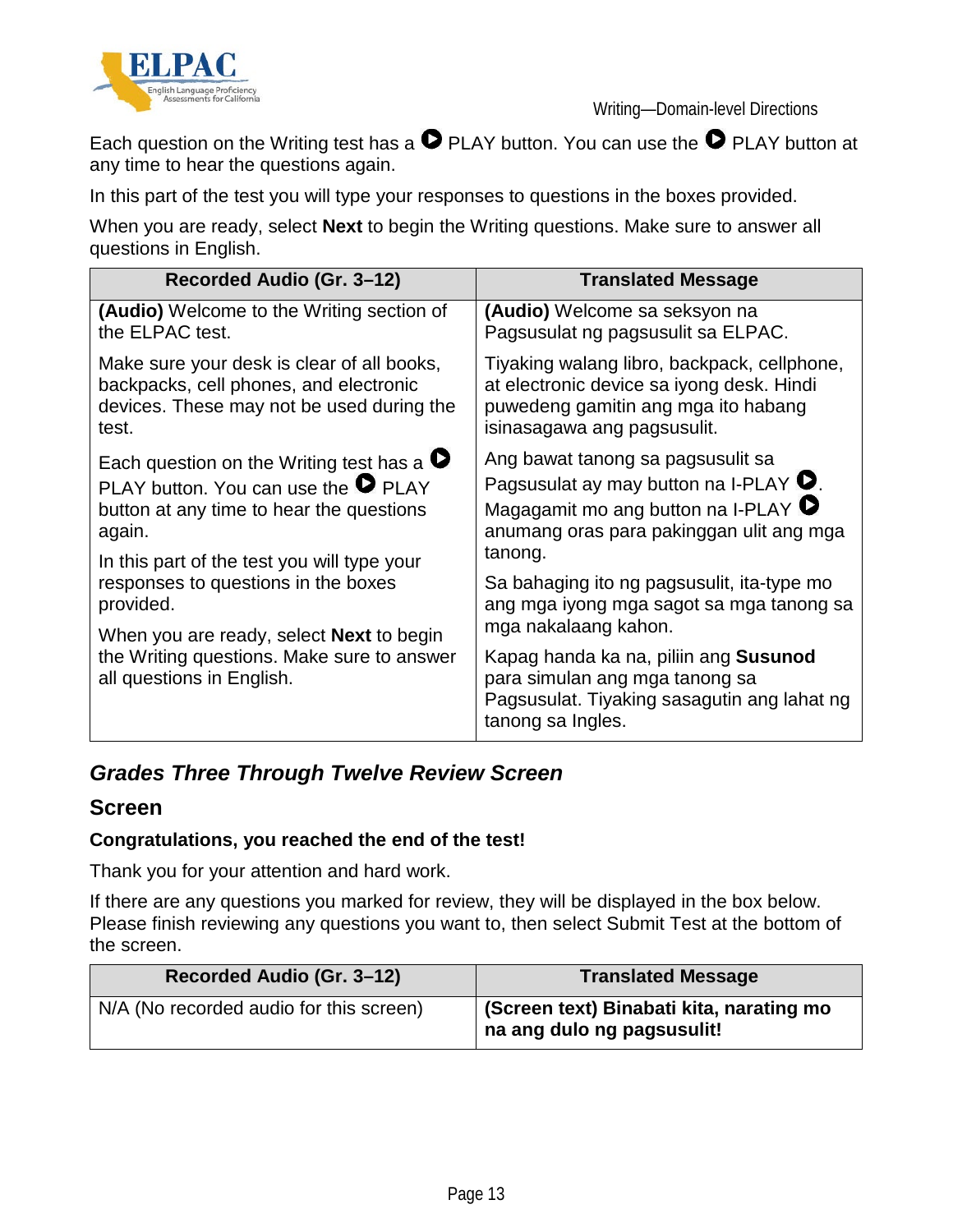

# **Writing—task type directions**

| <b>Task</b>                                       | Grade       | <b>Message</b>                                                                                                                                                                                                                                                                                         | <b>Translated Message</b>                                                                                                                                                                                                                                                                                                          |
|---------------------------------------------------|-------------|--------------------------------------------------------------------------------------------------------------------------------------------------------------------------------------------------------------------------------------------------------------------------------------------------------|------------------------------------------------------------------------------------------------------------------------------------------------------------------------------------------------------------------------------------------------------------------------------------------------------------------------------------|
| Label a Picture-<br>Word, with<br>Scaffolding     | Grades K-1  | Now we are going to<br>write some letters<br>and words together.                                                                                                                                                                                                                                       | Ngayon ay sabay<br>tayong magsusulat ng<br>ilang titik at salita.                                                                                                                                                                                                                                                                  |
| Write a Story<br>Together with<br>Scaffolding     | Grades K-2  | We are going to<br>write a story<br>together.                                                                                                                                                                                                                                                          | Magsusulat tayo ng<br>kuwento nang sabay.                                                                                                                                                                                                                                                                                          |
| Write an<br><b>Informational Text</b><br>Together | Grades 1-2  | Now I am going to<br>tell you some<br>information. Listen<br>carefully. Then we<br>will write about what<br>we have learned.                                                                                                                                                                           | Ngayon ay may<br>sasabihin ako sa iyo na<br>ilang impormasyon.<br>Makinig nang mabuti.<br>Pagkatapos ay isusulat<br>natin kung ano ang<br>ating mga natutuna.                                                                                                                                                                      |
| Describe a Picture                                | Grade 1     | In this part of the<br>test, you will write a<br>sentence on your<br>own.                                                                                                                                                                                                                              | Sa bahaging ito ng<br>pagsusulit, magsusulat<br>ka ng sarili mong<br>pangungusap.                                                                                                                                                                                                                                                  |
| Describe a Picture                                | Grade 2     | Write about what is<br>happening in the<br>picture.                                                                                                                                                                                                                                                    | Isusulat mo kung ano<br>ang pangyayaring<br>nagaganap sa litrato.                                                                                                                                                                                                                                                                  |
| Describe a Picture                                | Grades 3-12 | Imagine that you and<br>a partner are going<br>to describe a picture.<br>Your partner has<br>started writing a<br>paragraph about the<br>picture. The<br>paragraph may<br>contain errors. Read<br>your partner's<br>paragraph and then<br>follow the directions<br>for answering the<br>two questions. | Isipin na ikaw at ang<br>isang kasama ay<br>ilalarawan ang isang<br>litrato. Nagsimula nang<br>magsulat ng paragraph<br>tungkol sa litrato ang<br>iyong kasama.<br>Puwedeng may mga<br>mali sa paragraph.<br>Basahin ang paragraph<br>ng iyong kasama at<br>sundin ang mga<br>direksyon para sa<br>pagsagot sa dalawang<br>tanong. |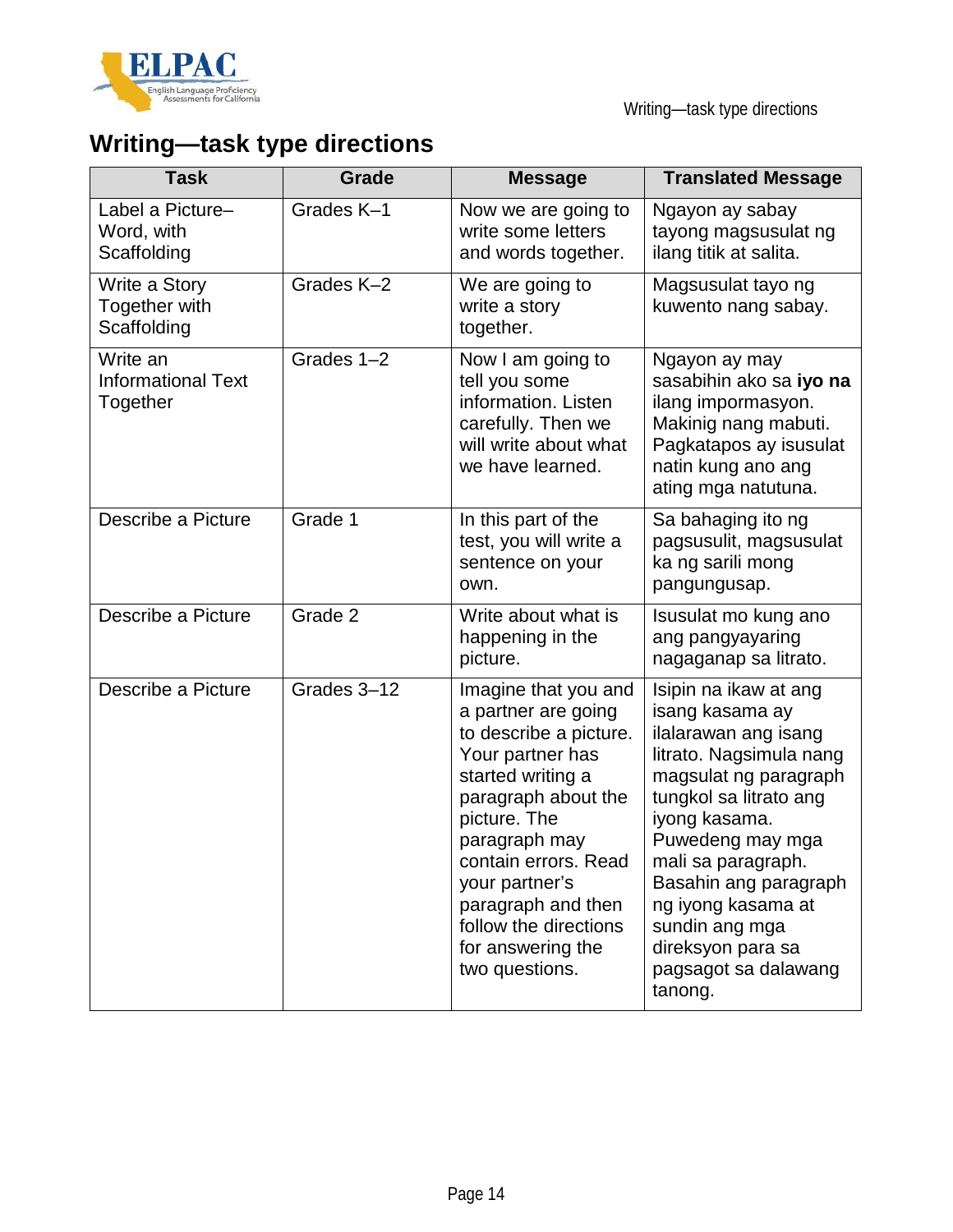

# Writing—task type directions (*continuation one*)

| Task                         | Grade                                            | <b>Message</b>                                                                                                                                                                                                              | <b>Translated Message</b>                                                                                                                                                                                                                      |
|------------------------------|--------------------------------------------------|-----------------------------------------------------------------------------------------------------------------------------------------------------------------------------------------------------------------------------|------------------------------------------------------------------------------------------------------------------------------------------------------------------------------------------------------------------------------------------------|
| Write About an<br>Experience | Grade 1                                          | You are going to<br>write in English<br>about something that<br>happened to you.<br>[Prompt should]<br>remain in English]<br>You should write<br>at least one<br>complete<br>sentence.<br>Use descriptions,<br>details, and | Magsusulat ka sa Ingles<br>tungkol sa isang bagay<br>na nangyari sa iyo.<br>[Mananatili sa Ingles<br>ang prompt]<br>Dapat kang<br>magsulat ng kahit<br>isang kumpletong<br>pangungusap lang.<br>Gumamit ng mga<br>paglalarawan,<br>detalye, at |
|                              | examples to<br>make your writing<br>interesting. | halimbawa para<br>gawing kawili-wiling<br>basahin ang iyong<br>isusulat.                                                                                                                                                    |                                                                                                                                                                                                                                                |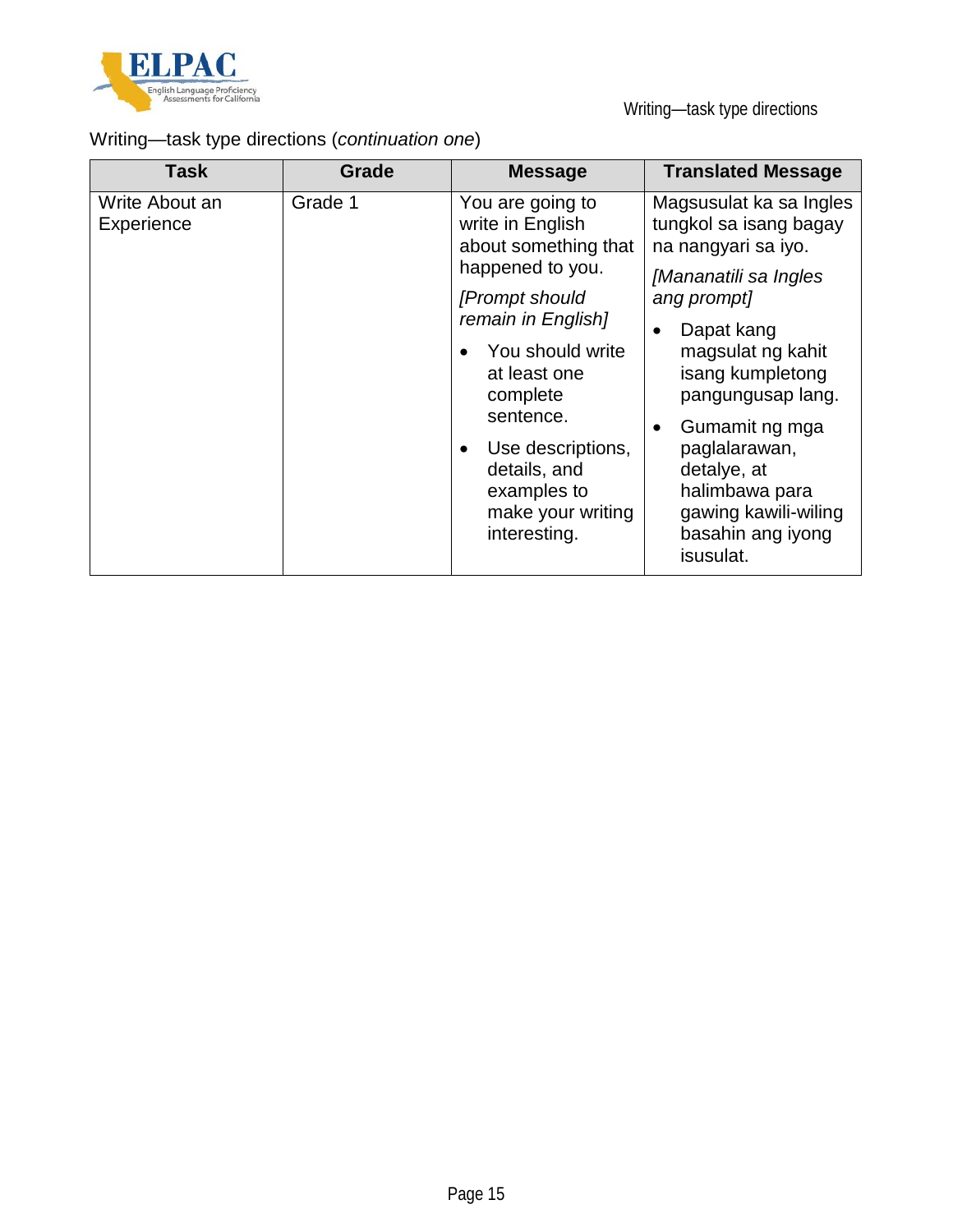

# Writing—task type directions (*continuation two*)

| <b>Task</b>                  | Grade                                                                                                                                   | <b>Message</b>                                                                                | <b>Translated Message</b>                                                                         |
|------------------------------|-----------------------------------------------------------------------------------------------------------------------------------------|-----------------------------------------------------------------------------------------------|---------------------------------------------------------------------------------------------------|
| Write About an<br>Experience | Grade 2                                                                                                                                 | You are going to<br>write a paragraph in<br>English about your<br>personal experience.        | Magsusulat ka ng<br>paragraph sa Ingles<br>tungkol sa iyong<br>personal na karanasan.             |
|                              |                                                                                                                                         | [Prompt should<br>remain in English]                                                          | [Mananatili sa Ingles<br>ang prompt]                                                              |
|                              |                                                                                                                                         | Your paragraph<br>should include at<br>least three<br>complete<br>sentences.                  | Ang iyong<br>paragraph ay dapat<br>na binubuo ng kahit<br>tatlong kumpletong<br>pangungusap lang. |
|                              | Use descriptions,<br>details, and<br>examples to<br>make your writing<br>interesting.<br>Check your<br>$\bullet$<br>writing for correct |                                                                                               | Gumamit ng mga<br>paglalarawan,<br>detalye, at<br>halimbawa para<br>gawing kawili-wiling          |
|                              |                                                                                                                                         |                                                                                               | basahin ang iyong<br>isusulat.                                                                    |
|                              | grammar, capital<br>letters,<br>punctuation, and<br>spelling.                                                                           | Suriin kung may<br>$\bullet$<br>maling gramatika,<br>malalaking titik,<br>bantas, at spelling |                                                                                                   |
|                              |                                                                                                                                         |                                                                                               | Do not write<br>$\bullet$<br>outside the box.<br>Please write<br>neatly.                          |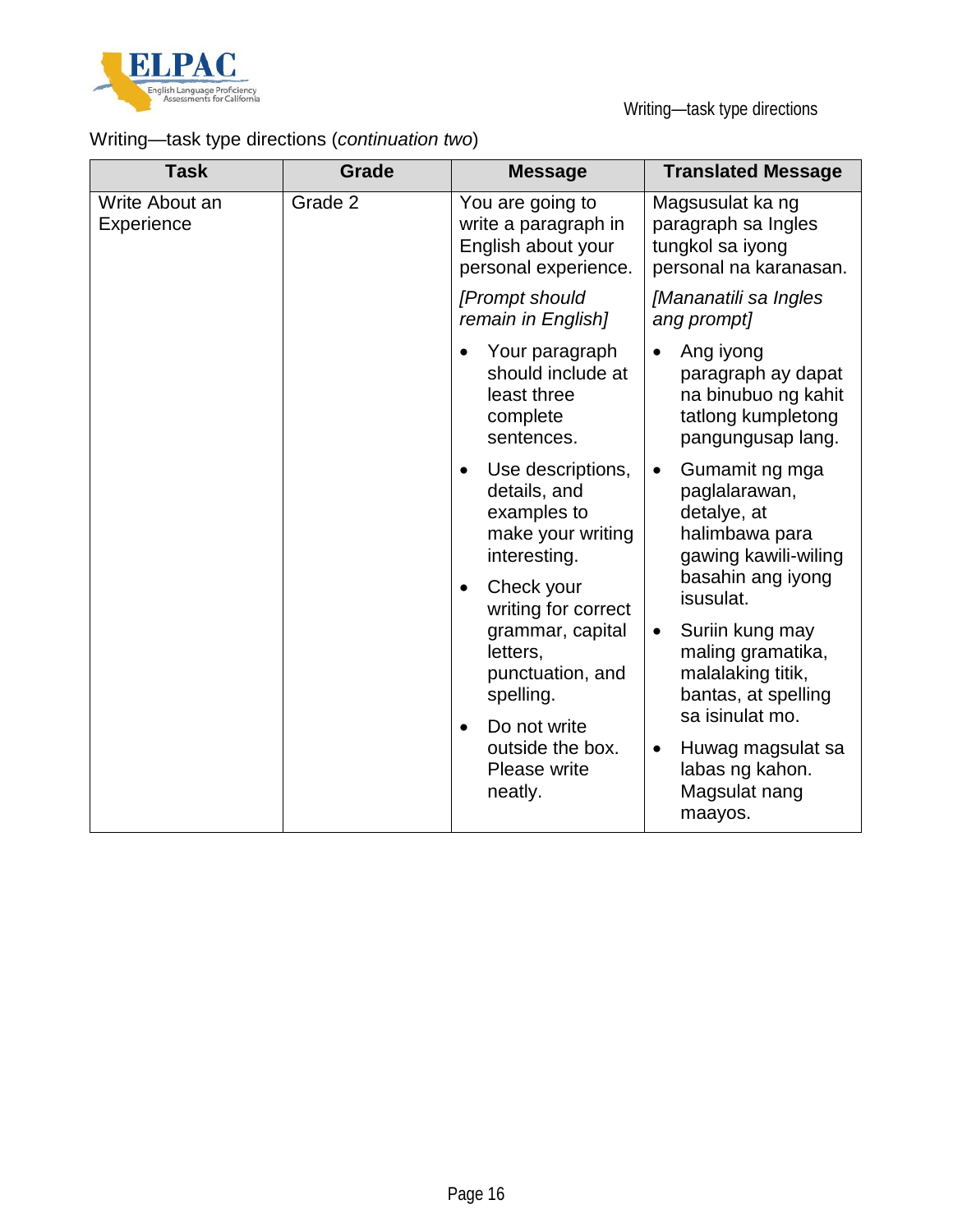

# Writing—task type directions (*continuation three*)

| <b>Task</b>                  | <b>Grade</b> | <b>Message</b>                                                                                                                                                                                                                                                                                                                                         | <b>Translated Message</b>                                                                                                                                                                                                                                                                                                                                                                                |
|------------------------------|--------------|--------------------------------------------------------------------------------------------------------------------------------------------------------------------------------------------------------------------------------------------------------------------------------------------------------------------------------------------------------|----------------------------------------------------------------------------------------------------------------------------------------------------------------------------------------------------------------------------------------------------------------------------------------------------------------------------------------------------------------------------------------------------------|
| Write About an<br>Experience | Grades 3-12  | In the following box,<br>you are going to<br>write a paragraph in<br>English about your<br>personal experience.                                                                                                                                                                                                                                        | Sa sumusunod na<br>kahon, magsusulat ka<br>ng paragraph sa Ingles<br>tungkol sa iyong<br>personal na karanasan.                                                                                                                                                                                                                                                                                          |
|                              |              | [Recording of prompt<br>is in English]                                                                                                                                                                                                                                                                                                                 | [Nasa Ingles ang<br>recording ng prompt]                                                                                                                                                                                                                                                                                                                                                                 |
|                              |              | Your paragraph<br>should include at<br>least three<br>complete<br>sentences and<br>should have a<br>beginning, a<br>middle, and an<br>end.<br>Use descriptions,<br>details, and<br>examples to<br>make your writing<br>interesting.<br>Check your<br>$\bullet$<br>writing for correct<br>grammar, capital<br>letters,<br>punctuation, and<br>spelling. | Ang iyong<br>paragraph ay dapat<br>na binubuo ng kahit<br>tatlong kumpletong<br>pangungusap lang<br>at dapat ay may<br>panimula, gitna, at<br>panapos.<br>Gumamit ng mga<br>paglalarawan,<br>detalye, at<br>halimbawa para<br>gawing kawili-wiling<br>basahin ang iyong<br>isusulat.<br>Suriin kung may<br>$\bullet$<br>maling gramatika,<br>malalaking titik,<br>bantas, at spelling<br>sa isinulat mo. |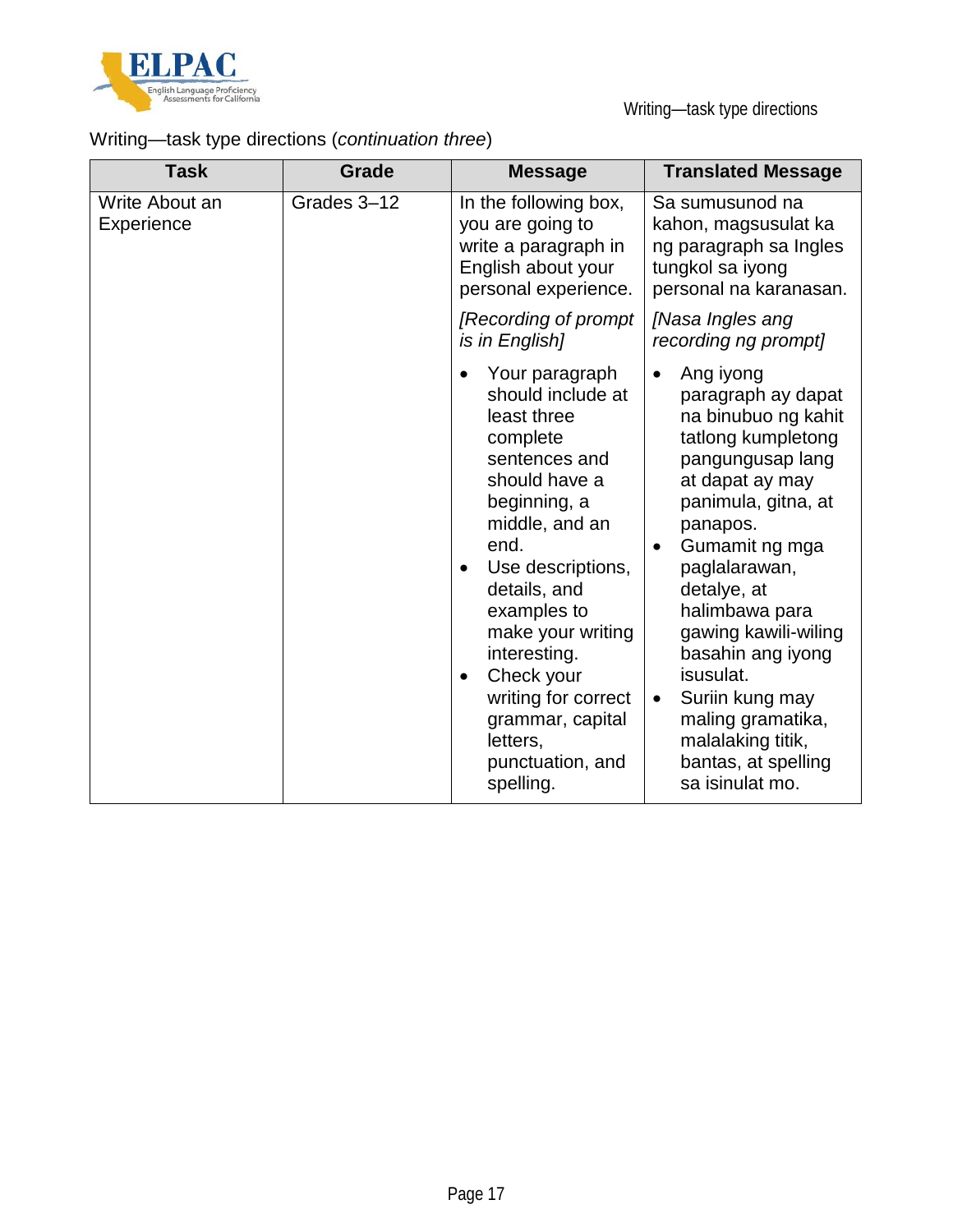

# Writing—task type directions (*continuation four*)

| <b>Task</b>                                   | Grade       | <b>Message</b>                                                                                                                                                                                                                                              | <b>Translated Message</b>                                                                                                                                                                                                                                                              |
|-----------------------------------------------|-------------|-------------------------------------------------------------------------------------------------------------------------------------------------------------------------------------------------------------------------------------------------------------|----------------------------------------------------------------------------------------------------------------------------------------------------------------------------------------------------------------------------------------------------------------------------------------|
| <b>Write About</b><br>Academic<br>Information | Grades 3-5  | Imagine that you are<br>writing a description<br>with a classmate.<br>Your classmate filled<br>in information in a<br>graphic organizer.<br>Read the details in<br>the graphic<br>organizer. Then use<br>the information to<br>answer the two<br>questions. | Isiping sumusulat ka ng<br>paglalarawan sa isang<br>kaklase. Naglagay ang<br>iyong kaklase ng<br>impormasyon sa isang<br>graphic organizer.<br>Basahin ang mga<br>detalye sa graphic<br>organizer. Pagkatapos<br>ay gamitin ang<br>impormasyon para<br>sagutin ang dalawang<br>tanong. |
| <b>Write About</b><br>Academic<br>Information | Grades 6-12 | Imagine that you are<br>working on a group<br>project. Some<br>members of your<br>group have created<br>a graphic organizer.<br>Use the information<br>in the graphic<br>organizer to answer<br>the two questions.                                          | Isiping may ginagawa<br>kayong panggrupong<br>proyekto. Gumawa ng<br>graphic organizer ang<br>ilang miyembro ng<br>iyong grupo. Gamitin<br>ang impormasyon sa<br>graphic organizer para<br>sagutin ang dalawang<br>tanong.                                                             |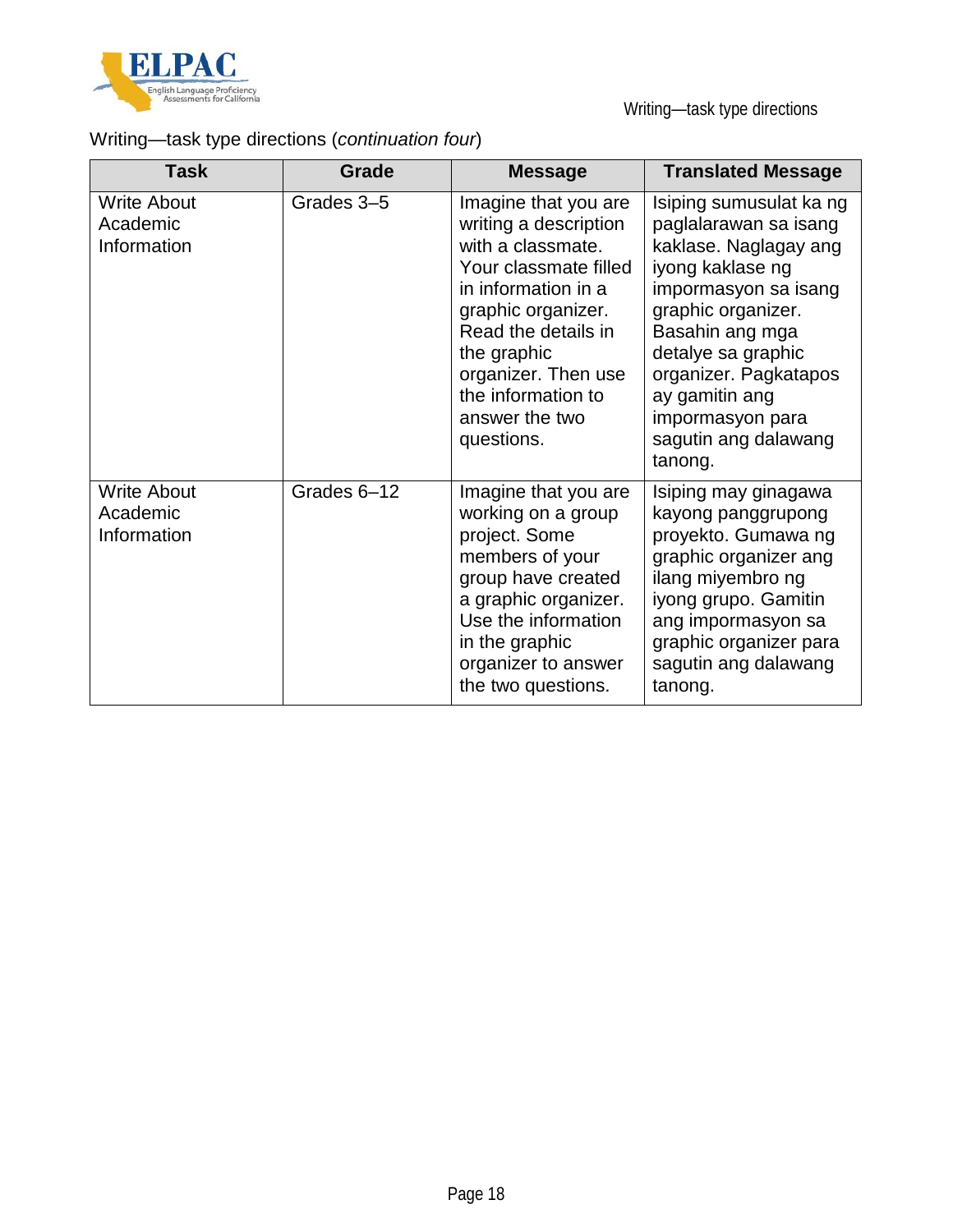

# Writing—task type directions (*continuation five*)

| <b>Task</b>        | Grade      | <b>Message</b>                                                                                                          | <b>Translated Message</b>                                                                                                                                                                                       |
|--------------------|------------|-------------------------------------------------------------------------------------------------------------------------|-----------------------------------------------------------------------------------------------------------------------------------------------------------------------------------------------------------------|
| Justify an Opinion | Grades 3-5 | In the following box,<br>you are going to<br>write at least one<br>paragraph in English<br>about an important<br>issue. | Sa sumusunod na<br>kahon, magsusulat ka<br>ng kahit isang<br>paragraph lang sa<br>Ingles tungkol sa isang<br>mahalagang isyu.                                                                                   |
|                    |            | [Recording of prompt]<br>is in English]                                                                                 | [Nasa Ingles ang<br>recording ng prompt]                                                                                                                                                                        |
|                    |            | Think about what<br>you will write<br>before you begin<br>writing.                                                      | Pag-isipan kung ano<br>ang isusulat mo<br>bago mo simulan<br>ang pagsusulat.                                                                                                                                    |
|                    |            | State your<br>opinion clearly<br>and give two or<br>more reasons to<br>support your<br>opinion.                         | Sabihin nang<br>malinaw ang iyong<br>opinyon at magbigay<br>ng dalawa o higit<br>pang dahilan para<br>suportahan ang<br>iyong opinyon.                                                                          |
|                    |            | The paragraph<br>$\bullet$<br>should include at<br>least three<br>complete<br>sentences.                                | Ang paragraph ay<br>dapat na binubuo ng<br>kahit tatlong<br>kumpletong<br>pangungusap lang.<br>Suriin kung may<br>$\bullet$<br>maling gramatika,<br>malalaking titik,<br>bantas, at spelling<br>sa isinulat mo. |
|                    |            | Check your<br>$\bullet$<br>writing for correct<br>grammar, capital<br>letters,<br>punctuation, and<br>spelling.         |                                                                                                                                                                                                                 |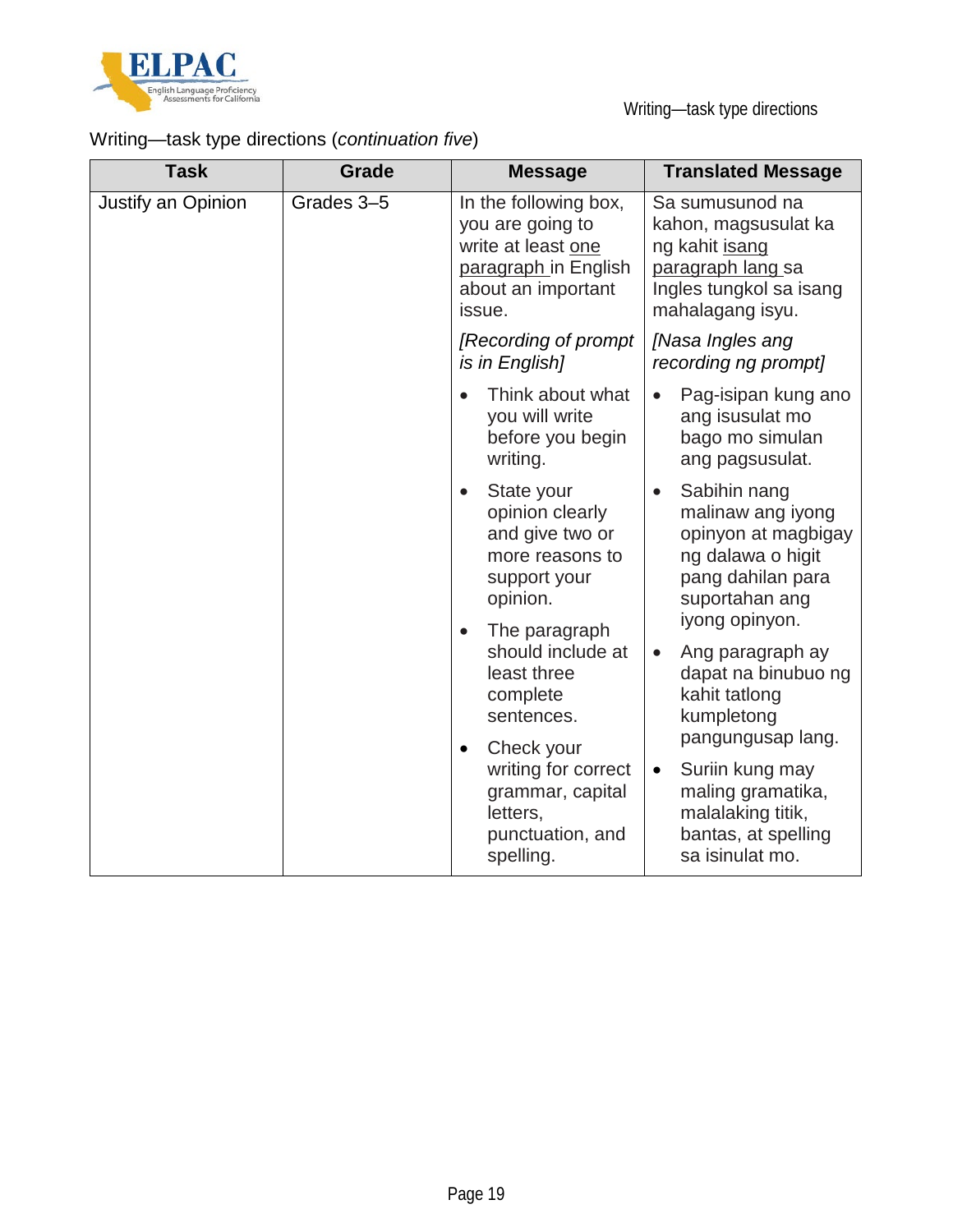

Writing—task type directions

# Writing—task type directions (*continuation six*)

| <b>Task</b>                                                                                                              | <b>Grade</b>      | <b>Message</b>                                                                                                           | <b>Translated Message</b>                                                                                                              |
|--------------------------------------------------------------------------------------------------------------------------|-------------------|--------------------------------------------------------------------------------------------------------------------------|----------------------------------------------------------------------------------------------------------------------------------------|
| Justify an Opinion                                                                                                       | Grades 6-12       | In the following box,<br>you are going to<br>write at least two<br>paragraphs in<br>English about an<br>important issue. | Sa sumusunod na<br>kahon, magsusulat ka<br>ng kahit dalawang<br>paragraph lang sa<br>Ingles tungkol sa isang<br>mahalagang isyu.       |
|                                                                                                                          |                   | [Recording of prompt]<br>is in English]                                                                                  | [Nasa Ingles ang<br>recording ng prompt]                                                                                               |
|                                                                                                                          |                   | Think about what<br>you will write<br>before you begin<br>writing.                                                       | Pag-isipan kung ano<br>ang isusulat mo<br>bago mo simulan<br>ang pagsusulat.                                                           |
|                                                                                                                          |                   | State your<br>$\bullet$<br>opinion clearly<br>and give two or<br>more reasons to<br>support your<br>opinion.             | Sabihin nang<br>malinaw ang iyong<br>opinyon at magbigay<br>ng dalawa o higit<br>pang dahilan para<br>suportahan ang<br>iyong opinyon. |
| The paragraphs<br>$\bullet$<br>least three<br>complete<br>sentences.<br>Check your<br>$\bullet$<br>letters,<br>spelling. | should include at | Ang mga paragraph<br>$\bullet$<br>ay dapat na binubuo<br>ng kahit tatlong<br>kumpletong<br>pangungusap lang.             |                                                                                                                                        |
|                                                                                                                          |                   | writing for correct<br>grammar, capital<br>punctuation, and                                                              | Suriin kung may<br>$\bullet$<br>maling gramatika,<br>malalaking titik,<br>bantas, at spelling<br>sa isinulat mo.                       |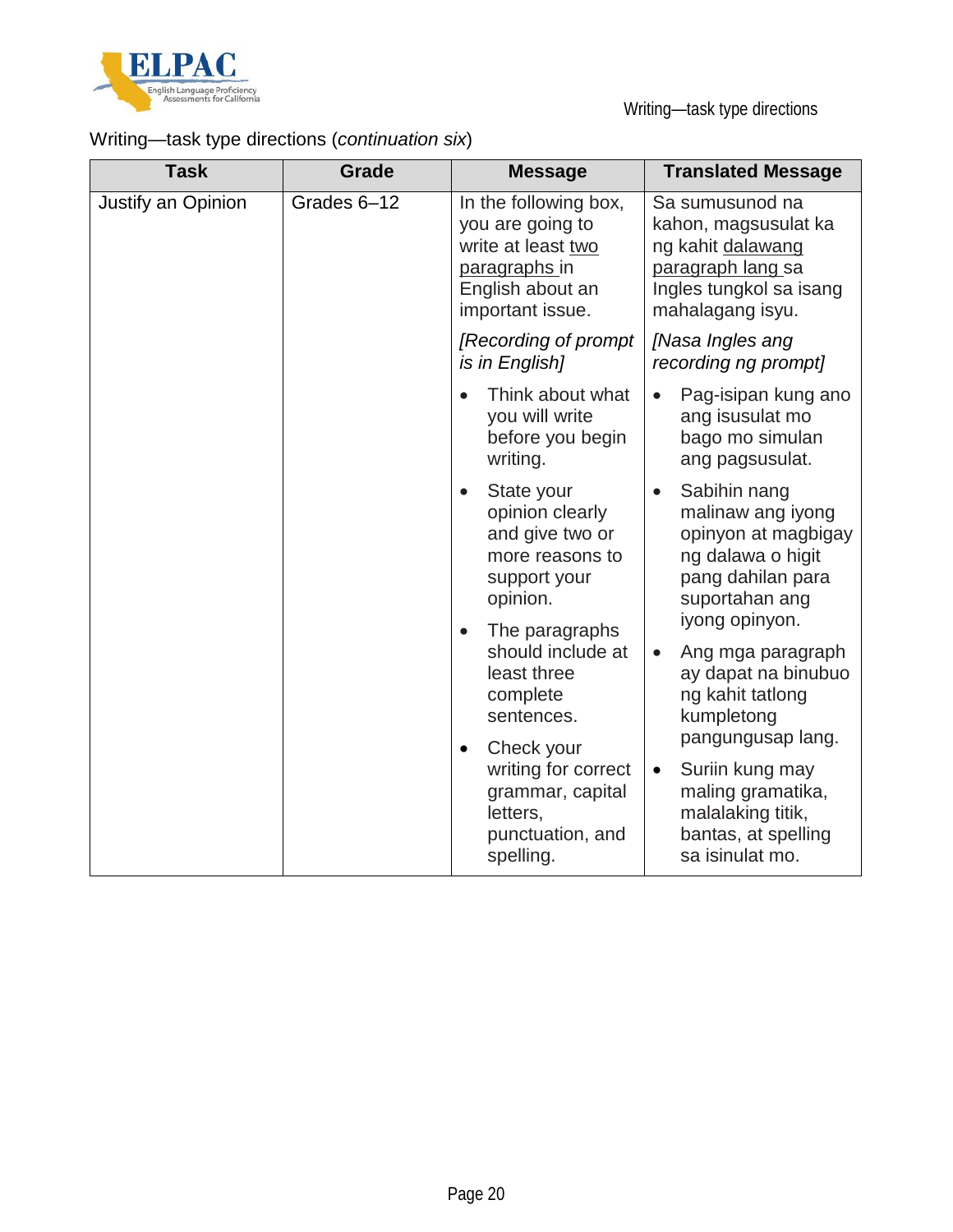

# **Speaking—Domain-level Directions**

### *Kindergarten Through Grade Two*

### **Screen**

Speaking Test

| Spoken by Test Examiner (read aloud<br>from the DFA) | <b>Translated Message</b>                        |
|------------------------------------------------------|--------------------------------------------------|
| Today, you will take the ELPAC test.                 | Ngayon ay gagawin mo ang pagsusulit sa           |
| First, I am going to sign you in.                    | ELPAC. Una, ila-log in muna kita.                |
| [Follow login directions, including the              | [Sundin ang mga direksyon sa pag-log in, kasama  |
| recording check and sound and audio                  | ang pag-check sa recording at pag-check sa tunog |
| check]                                               | at audio]                                        |
| Remember to answer all of the questions              | Tandaan na kailangan mong sagutin sa Ingles      |
| in English. If you want me to repeat a               | ang lahat ng mga tanong. Kung gusto mong         |
| question, you can ask me to. Now we are              | ipaulit ang tanong, sabihan mo lang ako.         |
| going to begin.                                      | Magsisimula na tayo ngayon.                      |

### *Grades Three Through Twelve*

### **Screen**

Speaking Test

| Spoken by Test Examiner (read aloud<br>from the DFA) | <b>Translated Message</b>                       |
|------------------------------------------------------|-------------------------------------------------|
| Today you will take the Speaking section             | Ngayon ay gagawin mo ang seksyon na             |
| of the ELPAC. First, I am going to sign              | Pagsasalita ng ELPAC. Una, ila-log in muna      |
| you in.                                              | kita.                                           |
| [Follow login directions, including the              | [Sundin ang mga direksyon sa pag-log in, kasama |
| recording check and sound and audio                  | ang pag-check sa recording at pag-check sa      |
| check]                                               | tunog at audio]                                 |
| Remember to answer all of the questions              | Tandaan na kailangan mong sagutin sa Ingles     |
| in English. If you want me to repeat a               | ang lahat ng mga tanong. Kung gusto mong        |
| question, you can ask me to. Now we are              | ipaulit ang tanong, sabihan mo lang ako.        |
| going to begin.                                      | Magsisimula na tayo ngayon.                     |

### *Kindergarten Through Grade 12 Review Screen*

### **Screen**

#### **Congratulations, you reached the end of the test!**

Thank you for your attention and hard work.

If there are any questions you marked for review, they will be displayed in the box below. Please finish reviewing any questions you want to, then select Submit Test at the bottom of the screen.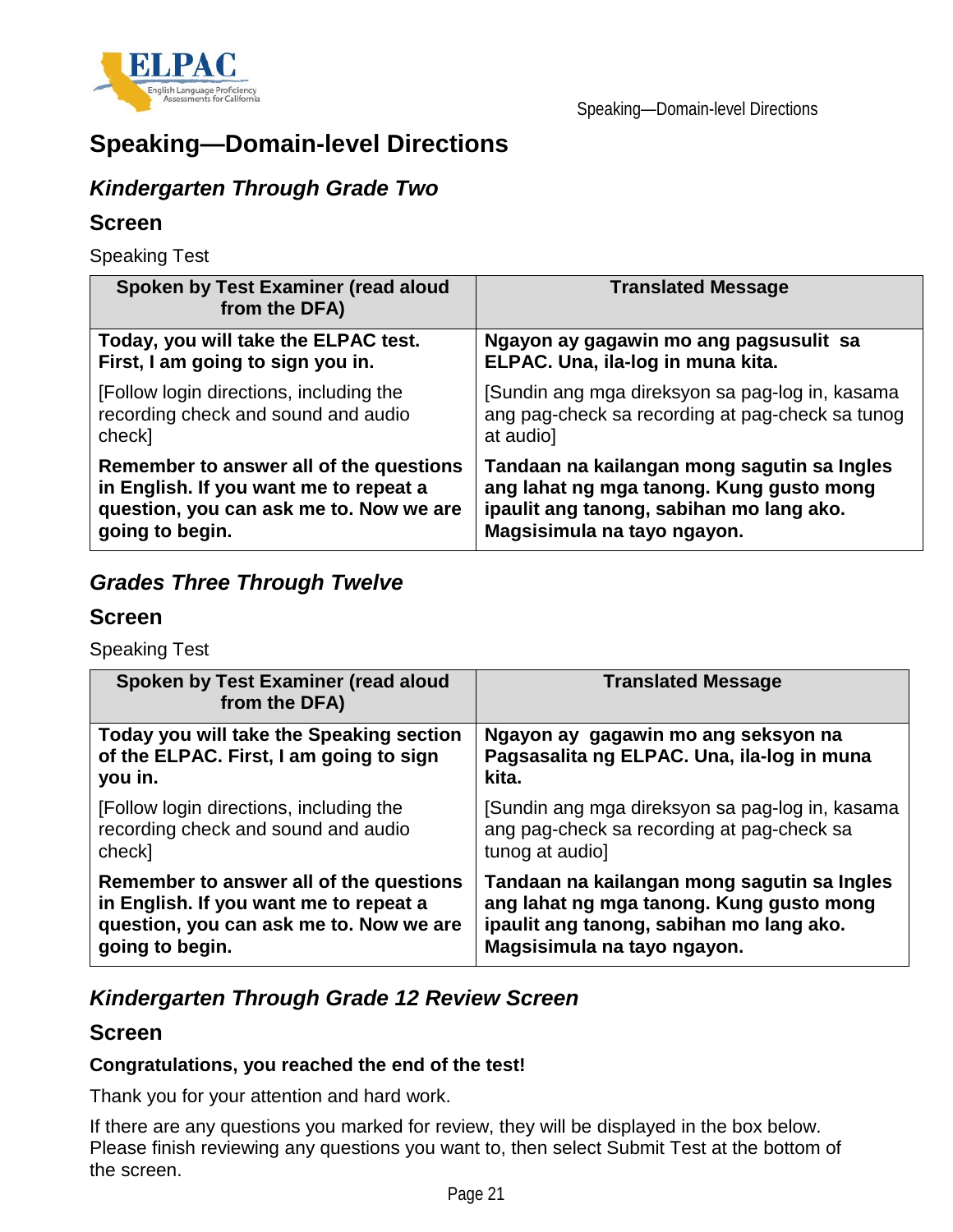

| Spoken by Test Examiner (read aloud<br>from the DFA) | <b>Translated Message</b>             |
|------------------------------------------------------|---------------------------------------|
| This is the end of the Speaking test.                | Dito na nagtatapos ang pagsusulit sa  |
| Thank you for your attention and hard                | Pagsasalita. Salamat sa pagbibigay mo |
| work.                                                | ng pansin at pagsusumikap.            |

# **Speaking—task type directions**

| <b>Task</b>               | Grade       | <b>Message</b>                                                                                                                                                                   | <b>Translated Message</b>                                                                                                                                                                                               |
|---------------------------|-------------|----------------------------------------------------------------------------------------------------------------------------------------------------------------------------------|-------------------------------------------------------------------------------------------------------------------------------------------------------------------------------------------------------------------------|
| <b>Talk About a Scene</b> | Grades K-12 | Look at the picture. I<br>am going to ask you<br>some questions<br>about it.                                                                                                     | Tingnan ang litrato.<br>Mayroon akong ilang<br>itatanong tungkol dito.                                                                                                                                                  |
| <b>Speech Functions</b>   | Grades 2-5  | I am going to tell you<br>about a situation that<br>could happen to you.<br>Then, tell me what<br>you would say.                                                                 | May sasabihin ako sa<br>iyong tungkol sa isang<br>sitwasyon na puwedeng<br>mangyari sa iyo.<br>Pagkatapos ay sabihin<br>mo sa akin ang iyong<br>palagay.                                                                |
| <b>Speech Functions</b>   | Grades 6-12 | I'm going to tell you<br>about a situation that<br>could happen to you.<br>Then, tell me what<br>you would say. Make<br>sure your answer is<br>appropriate for your<br>audience. | May sasabihin ako sa<br>iyo tungkol sa isang<br>sitwasyon na puwedeng<br>mangyari sa iyo.<br>Pagkatapos ay sabihin<br>mo sa akin ang iyong<br>palagay. Tiyaking<br>naaangkop ang iyong<br>sagot para sa audience<br>mo. |
| Support an Opinion        | Grades K-12 | am going to ask<br>you for your opinion.                                                                                                                                         | Hihingin ko ang opinyon<br>mo.                                                                                                                                                                                          |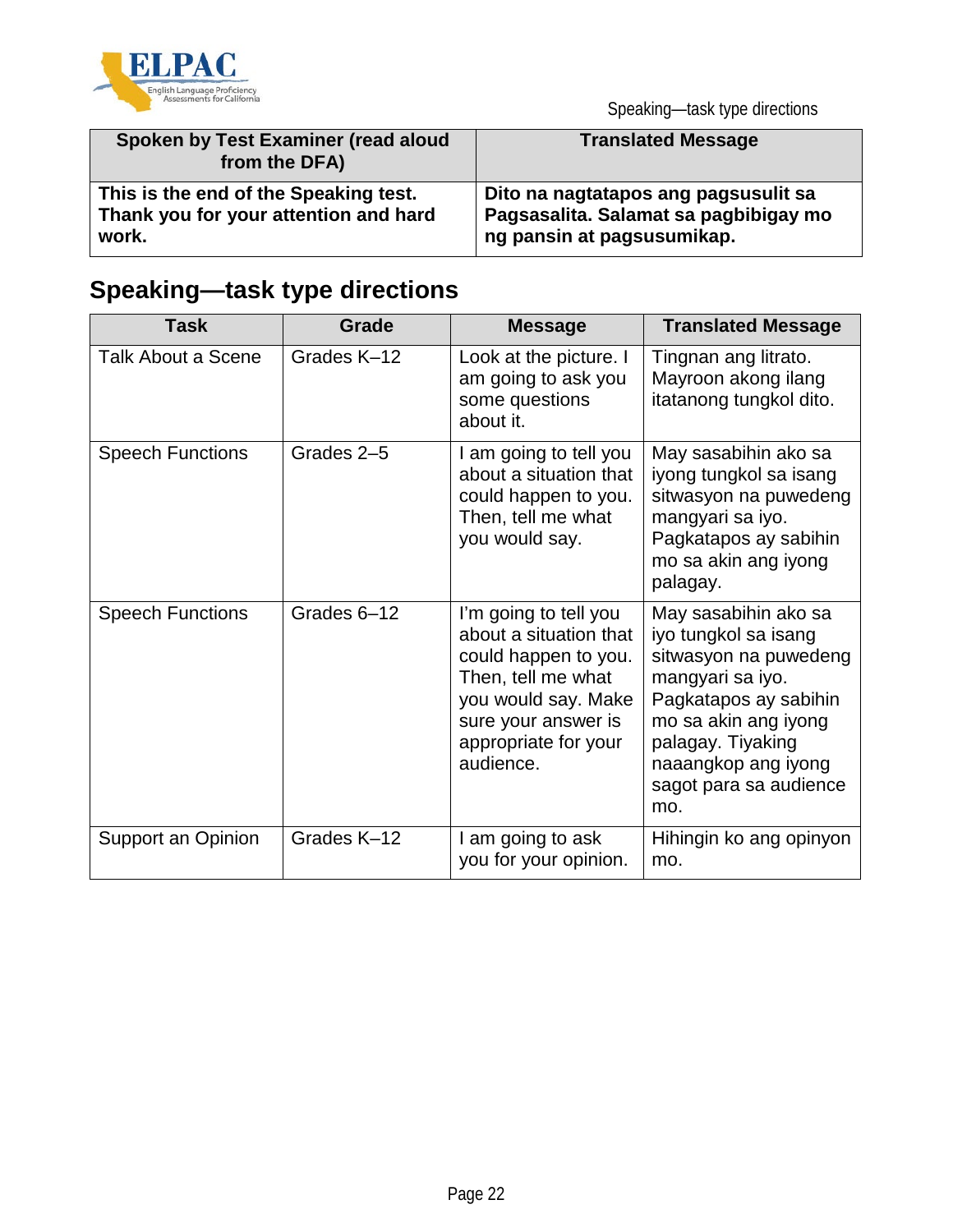

# Speaking—task type directions (*continuation one*)

| <b>Task</b>                               | Grade       | <b>Message</b>                                                                                                                                                                                                                                      | <b>Translated Message</b>                                                                                                                                                                                                                                                       |
|-------------------------------------------|-------------|-----------------------------------------------------------------------------------------------------------------------------------------------------------------------------------------------------------------------------------------------------|---------------------------------------------------------------------------------------------------------------------------------------------------------------------------------------------------------------------------------------------------------------------------------|
| <b>Retell a Narrative</b>                 | Grade K-5   | Look at the pictures.<br>I am going to tell you<br>a story about the<br>pictures. Listen<br>carefully. You will<br>hear the story only<br>once. When I am<br>finished, you will use<br>the pictures to tell<br>the story back to me.                | Tingnan ang mga<br>litrato.<br>May sasabihin akong<br>kuwento tungkol sa<br>mga litrato. Makinig<br>nang mabuti. Isang<br>beses mo lang maririnig<br>ang kuwento. Kapag<br>tapos na ako, gagamitin<br>mo ang mga litrato para<br>ikuwento ulit sa akin<br>iyon.                 |
| <b>Present and Discuss</b><br>Information | Grades 6-12 | I am going to ask<br>you to talk about a<br>graphic. Look at the<br>graphic.<br>[Prompt should<br>remain in English]<br>Take some time to<br>read the graphic to<br>yourself. Let me<br>know when you are<br>ready for me to ask<br>you a question. | Hihilingin ko sa iyo na<br>magsabi ka ng ilang<br>bagay tungkol sa isang<br>graphic. Tingnan ang<br>graphic.<br>[Mananatili sa Ingles<br>ang prompt]<br>Maglaan ng oras para<br>basahin ang graphic sa<br>iyong sarili. Sabihan mo<br>ako kapag handa ka na<br>sa itatanong ko. |
| Summarize an<br>Academic<br>Presentation  | Grade K-2   | I am going to tell you<br>some information.<br>Listen carefully. You<br>will hear the<br>information only<br>once. When I am<br>finished, you will tell<br>me about the<br>information.                                                             | May sasabihin ako sa<br>iyong ilang<br>impormasyon. Makinig<br>nang mabuti. Isang<br>beses mo lang maririnig<br>ang impormasyon.<br>Kapag tapos na ako,<br>sasabihin mo sa akin<br>ang tungkol sa<br>impormasyon.                                                               |